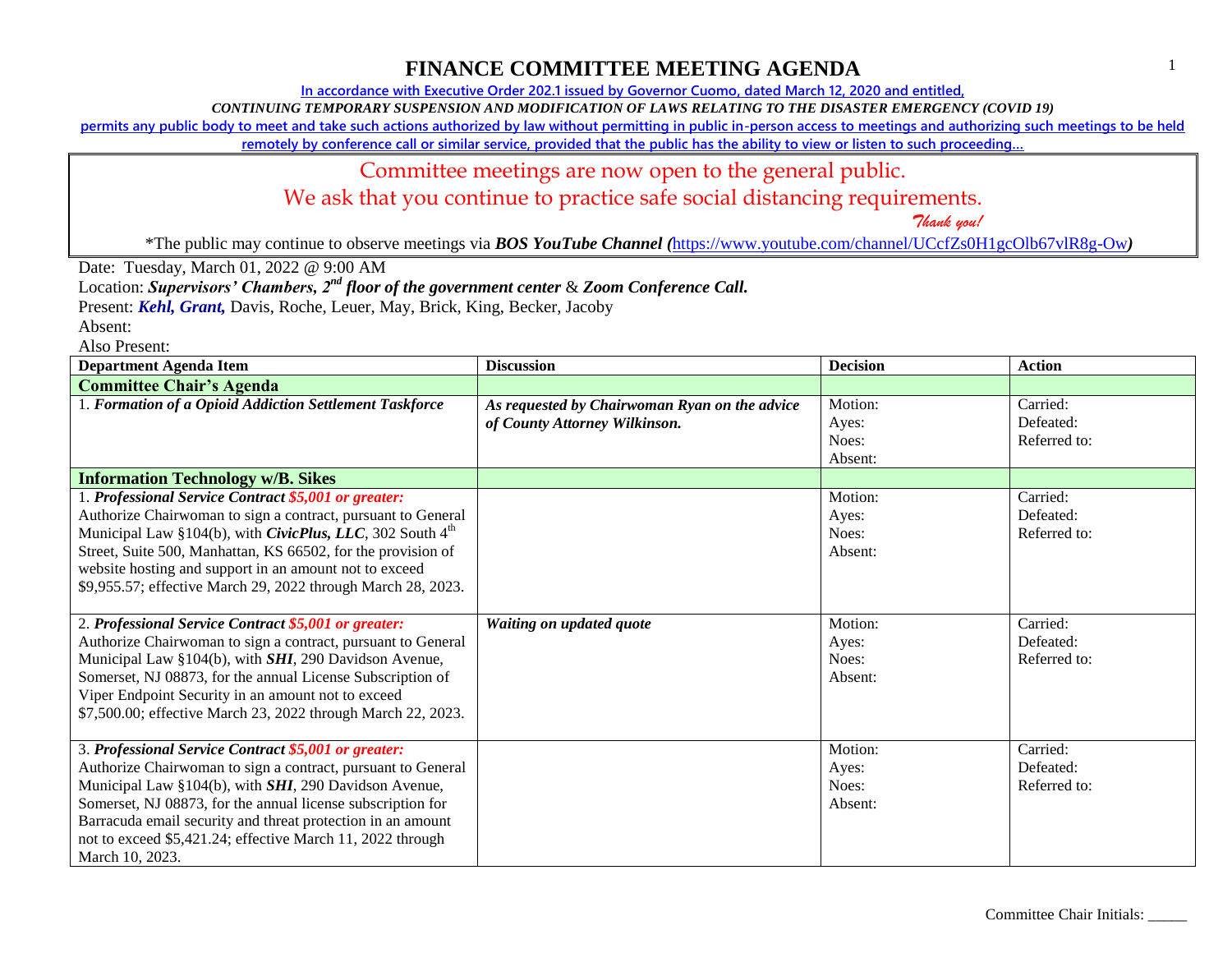**In accordance with Executive Order 202.1 issued by Governor Cuomo, dated March 12, 2020 and entitled,**

*CONTINUING TEMPORARY SUSPENSION AND MODIFICATION OF LAWS RELATING TO THE DISASTER EMERGENCY (COVID 19)*

**permits any public body to meet and take such actions authorized by law without permitting in public in-person access to meetings and authorizing such meetings to be held** 

**remotely by conference call or similar service, provided that the public has the ability to view or listen to such proceeding…**

### Committee meetings are now open to the general public.

We ask that you continue to practice safe social distancing requirements.

 *Thank you!*

\*The public may continue to observe meetings via *BOS YouTube Channel (*<https://www.youtube.com/channel/UCcfZs0H1gcOlb67vlR8g-Ow>*)*

Date: Tuesday, March 01, 2022 @ 9:00 AM

Location: *Supervisors' Chambers, 2nd floor of the government center* & *Zoom Conference Call.*

Present: *Kehl, Grant,* Davis, Roche, Leuer, May, Brick, King, Becker, Jacoby

Absent:

| <b>Department Agenda Item</b>                                    | <b>Discussion</b>                              | <b>Decision</b> | <b>Action</b> |
|------------------------------------------------------------------|------------------------------------------------|-----------------|---------------|
| 4. Professional Service Contract \$3,001 -\$5,000:               |                                                | Motion:         | Carried:      |
| Real Vision Software, PO Box 12958, Alexandria, LA               |                                                | Ayes:           | Defeated:     |
| 71315, for document scanning maintenance support                 |                                                | Noes:           | Referred to:  |
| in an amount not to exceed \$3,300.00; effective April 1, 2022   |                                                | Absent:         |               |
| through March 31, 2023.                                          |                                                |                 |               |
| 5. Correct Amending Resolution No. 21-125 (Original Res.         |                                                | Motion:         | Carried:      |
| $No. 15-386$ :                                                   |                                                | Ayes:           | Defeated:     |
| Rescind Resolution 21-125 as this contract amendment was         |                                                | Noes:           | Referred to:  |
| not executed and was replaced by Resolution No. 21-330.          |                                                | Absent:         |               |
| 6. Amend Resolution No. 15-386:                                  | As previously amended by - 18-276; 18-385; 19- | Motion:         | Carried:      |
| Authorize Chairwoman to sign a contract, pursuant to General     | 091; 20-425; 20-478; 21-125 (being rescinded   | Ayes:           | Defeated:     |
| Municipal Law §104(b), with Avenu Insights and Analytics,        | above); 21-330; and 21-569                     | Noes:           | Referred to:  |
| LLC (ACS), 5680 Trinity Parkway, Suite 120, Centreville,         |                                                | Absent:         |               |
| VA, 20120 for conversion services and contract extension of      | *Avenu is working on getting the amendments    |                 |               |
| various systems in an amount not to exceed \$84,000; effective   | drawn up.                                      |                 |               |
| April 1, 2022 through September 30, 2022.                        |                                                |                 |               |
| 7. Amend Resolution No. 19-561:                                  |                                                | Motion:         | Carried:      |
| Authorize Chairwoman to sign an Amended Contract with            |                                                | Ayes:           | Defeated:     |
| Tyler Technologies, 1 Tyler Drive, Yarmouth, Maine, 04096,       |                                                | Noes:           | Referred to:  |
| to include: additional hours needed for capital assets, payroll, |                                                | Absent:         |               |
| and human resources implementation services. Not to exceed       |                                                |                 |               |
| \$21,000.                                                        |                                                |                 |               |
| $8.FYI -$                                                        |                                                | Motion:         | Carried:      |
| Zoom license renewals – currently waiting on quotes              |                                                | Ayes:           | Defeated:     |
|                                                                  |                                                | Noes:           | Referred to:  |
|                                                                  |                                                | Absent:         |               |
|                                                                  |                                                |                 |               |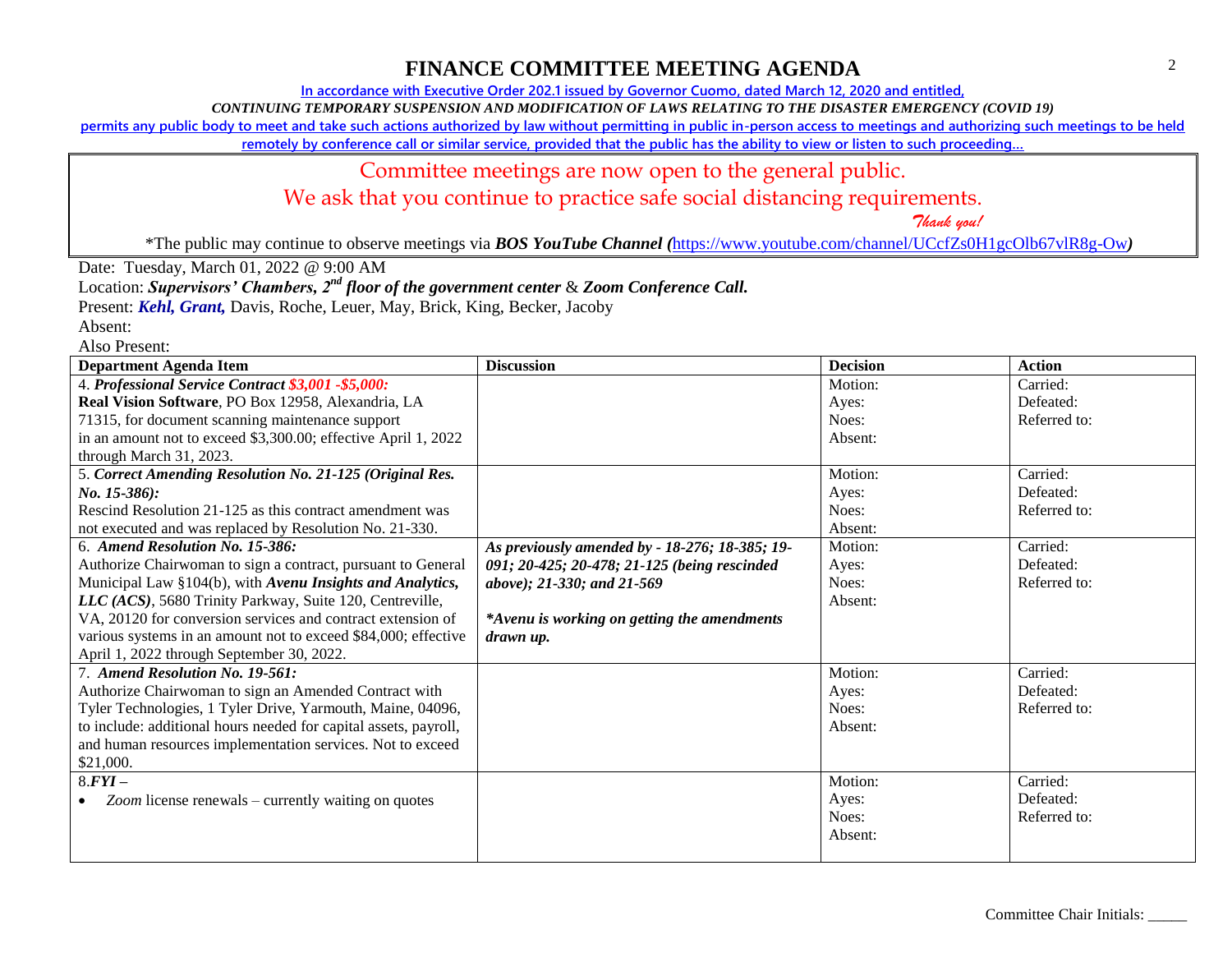**In accordance with Executive Order 202.1 issued by Governor Cuomo, dated March 12, 2020 and entitled,**

*CONTINUING TEMPORARY SUSPENSION AND MODIFICATION OF LAWS RELATING TO THE DISASTER EMERGENCY (COVID 19)*

**permits any public body to meet and take such actions authorized by law without permitting in public in-person access to meetings and authorizing such meetings to be held** 

**remotely by conference call or similar service, provided that the public has the ability to view or listen to such proceeding…**

### Committee meetings are now open to the general public.

We ask that you continue to practice safe social distancing requirements.

 *Thank you!*

\*The public may continue to observe meetings via *BOS YouTube Channel (*<https://www.youtube.com/channel/UCcfZs0H1gcOlb67vlR8g-Ow>*)*

Date: Tuesday, March 01, 2022 @ 9:00 AM

Location: *Supervisors' Chambers, 2nd floor of the government center* & *Zoom Conference Call.*

Present: *Kehl, Grant,* Davis, Roche, Leuer, May, Brick, King, Becker, Jacoby

Absent:

| <b>Department Agenda Item</b>                                      | <b>Discussion</b>                                  | <b>Decision</b> | <b>Action</b> |
|--------------------------------------------------------------------|----------------------------------------------------|-----------------|---------------|
| 9. Professional Service Contract \$5,001 or greater:               |                                                    | Motion:         | Carried:      |
| Authorize Chairwoman to sign a contract, pursuant to General       |                                                    | Ayes:           | Defeated:     |
| Municipal Law §104(b), with <b>iVergent</b> , 247 Cayuga Rd, Suite |                                                    | Noes:           | Referred to:  |
| 300, Cheektowaga, NY, 14225 for renewal of Switchvox               |                                                    | Absent:         |               |
| Titanium Support and Maintenance Subscription, in an               |                                                    |                 |               |
| amount not to exceed \$10,500.00; effective March 11, 2022         |                                                    |                 |               |
| through March 10, 2023.                                            |                                                    |                 |               |
| <b>Treasurer w/R. LaWall</b>                                       |                                                    |                 |               |
| 1. Sales Tax update                                                |                                                    | Motion:         | Carried:      |
|                                                                    |                                                    | Ayes:           | Defeated:     |
|                                                                    |                                                    | Noes:           | Referred to:  |
|                                                                    |                                                    | Absent:         |               |
| 2. Amended Resolution Number 16-432 (as amended by 17-             |                                                    | Motion:         | Carried:      |
| $(029)$ :                                                          |                                                    | Ayes:           | Defeated:     |
| With <i>Quadient/Lineage</i> , 385 N French Rd. Amherst NY         |                                                    | Noes:           | Referred to:  |
| 14228 for a postage meter for Central Storeroom in an amount       |                                                    | Absent:         |               |
| of one thousand nine hundred fifty-nine dollars (\$1,959.00)       |                                                    |                 |               |
| annually; effective January 1, 2022 through December 31,           |                                                    |                 |               |
| 2026 to reflect:                                                   |                                                    |                 |               |
| An amount not to exceed \$2,100.00 annually total                  |                                                    |                 |               |
| contract not to exceed \$10,500.00 over five (5) years.            |                                                    |                 |               |
| 3. Professional Service Contract (\$5,001 or greater):             | This contract to address chronic Bankruptcy filing | Motion:         | Carried:      |
| Authorize Chairman to sign a contract, pursuant to General         | and other delinquent tax collection issues outside | Ayes:           | Defeated:     |
| Municipal Law §104(b), with the Law Office of $\vert$ Foote &      | the current County Attorney's process.             | Noes:           | Referred to:  |
| Meyer, PLLC, 23 West Court Street, Warsaw, NY 14569 for            |                                                    | Absent:         |               |
| legal services of delinquent tax enforcement not to exceed         |                                                    |                 |               |
| \$10,000.00; effective March 1, 2022- March 1, 2024                |                                                    |                 |               |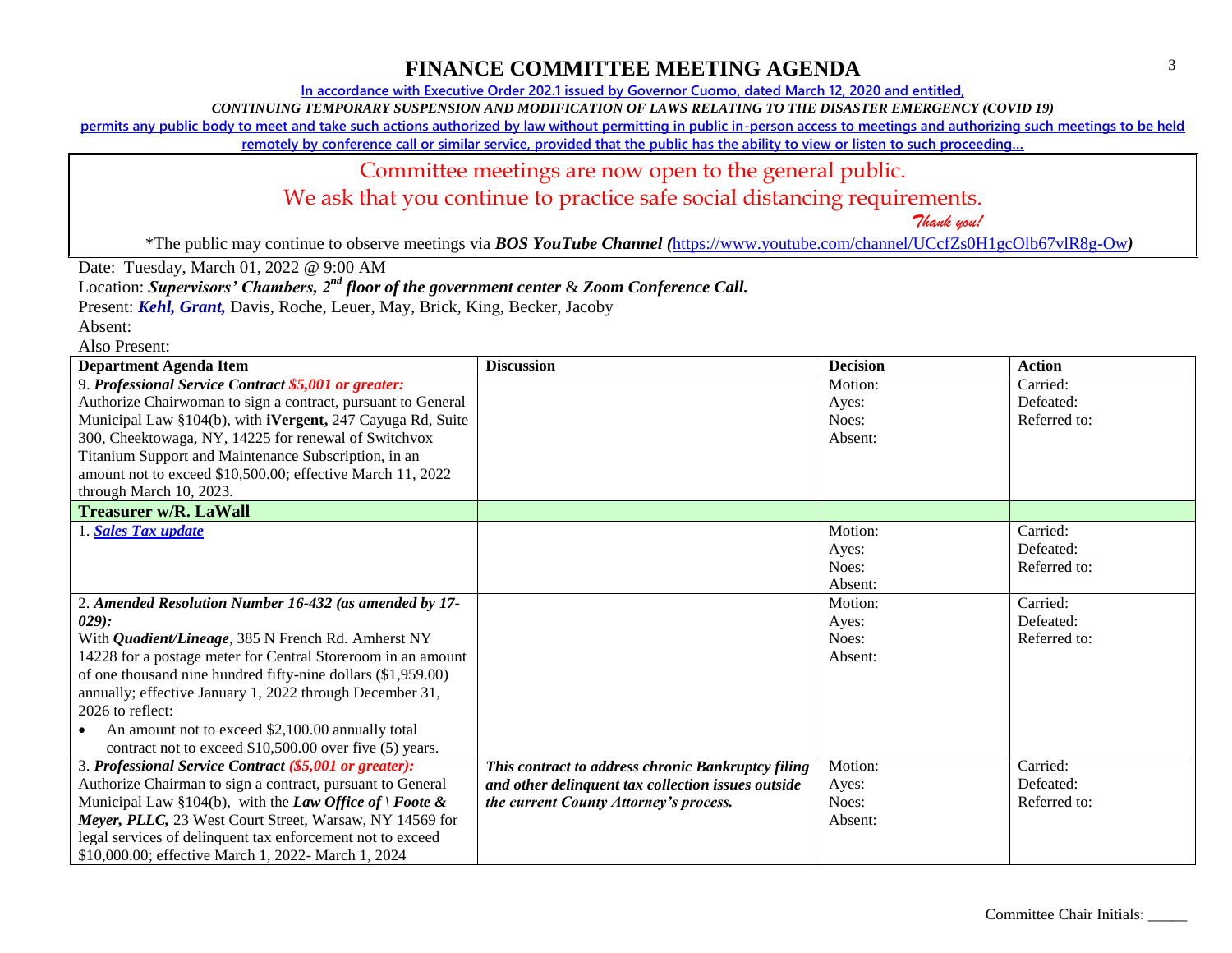**In accordance with Executive Order 202.1 issued by Governor Cuomo, dated March 12, 2020 and entitled,**

*CONTINUING TEMPORARY SUSPENSION AND MODIFICATION OF LAWS RELATING TO THE DISASTER EMERGENCY (COVID 19)*

**permits any public body to meet and take such actions authorized by law without permitting in public in-person access to meetings and authorizing such meetings to be held** 

**remotely by conference call or similar service, provided that the public has the ability to view or listen to such proceeding…**

### Committee meetings are now open to the general public.

We ask that you continue to practice safe social distancing requirements.

 *Thank you!*

\*The public may continue to observe meetings via *BOS YouTube Channel (*<https://www.youtube.com/channel/UCcfZs0H1gcOlb67vlR8g-Ow>*)*

Date: Tuesday, March 01, 2022 @ 9:00 AM

Location: *Supervisors' Chambers, 2nd floor of the government center* & *Zoom Conference Call.*

Present: *Kehl, Grant,* Davis, Roche, Leuer, May, Brick, King, Becker, Jacoby

Absent:

| <b>Department Agenda Item</b>                               | <b>Discussion</b>                                 | <b>Decision</b> | <b>Action</b> |
|-------------------------------------------------------------|---------------------------------------------------|-----------------|---------------|
| 4. Discussion of 2021 stipend to be paid for work performed |                                                   | Motion:         | Carried:      |
| during Treasurer Mayer's reduced time in office.            |                                                   | Ayes:           | Defeated:     |
|                                                             |                                                   | Noes:           | Referred to:  |
|                                                             |                                                   | Absent:         |               |
| 5. 2022 Appropriation:                                      | Funds were budgeted in 2021 previously but a      | Motion:         | Carried:      |
| To: 016422 521001 Property Purchased<br>\$3,933,500.00      | delayed closing necessitated an appropriation.    | Ayes:           | Defeated:     |
| w/any funds available in the same amount                    |                                                   | Noes:           | Referred to:  |
| Reason: In order to purchase 36 Center St. Ag Center        |                                                   | Absent:         |               |
| <b>Real Property Tax Services w/S. Lippincott</b>           |                                                   |                 |               |
| $1.$ Info Only:                                             | Review of current available exemption. Discussion | Motion:         | Carried:      |
| Volunteer Firefighter/Ambulance Workers Exemption           | on how to update.                                 | Ayes:           | Defeated:     |
|                                                             |                                                   | Noes:           | Referred to:  |
|                                                             |                                                   | Absent:         |               |
|                                                             |                                                   |                 |               |
|                                                             |                                                   |                 |               |
| 2. Info Only: GIS Update                                    |                                                   | Motion:         | Carried:      |
| ESRI will be coming to Wyoming County to hold               |                                                   | Ayes:           | Defeated:     |
| individual needs assessment meetings with Dept Heads        |                                                   | Noes:           | Referred to:  |
| April $6 & 7th$                                             |                                                   | Absent:         |               |
|                                                             |                                                   |                 |               |
|                                                             |                                                   |                 |               |
|                                                             |                                                   |                 |               |
| 3. Disposition of Fixed Assets: (Permanent disposal only)   |                                                   | Motion:         | Carried:      |
| Declare surplus and dispose of one (1) 2010 Ford Escape.    |                                                   | Ayes:           | Defeated:     |
| $VIN#$ and $VIN$ and $VIN$<br>Originally acquired from      |                                                   | Noes:           | Referred to:  |
| Buildings and Codes in 2019. Highway has determined         |                                                   | Absent:         |               |
| vehicle is beyond repair.                                   |                                                   |                 |               |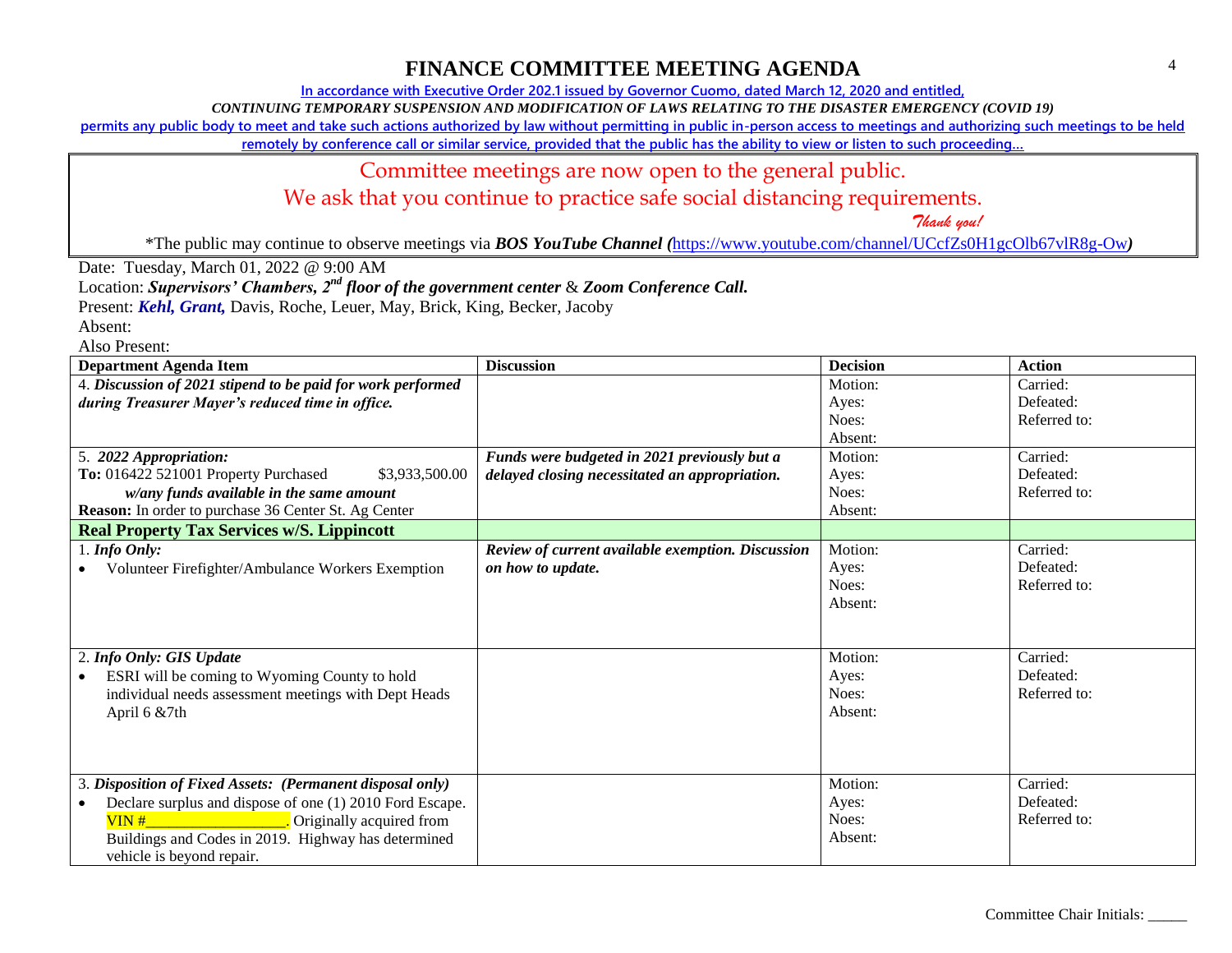**In accordance with Executive Order 202.1 issued by Governor Cuomo, dated March 12, 2020 and entitled,**

*CONTINUING TEMPORARY SUSPENSION AND MODIFICATION OF LAWS RELATING TO THE DISASTER EMERGENCY (COVID 19)*

**permits any public body to meet and take such actions authorized by law without permitting in public in-person access to meetings and authorizing such meetings to be held** 

**remotely by conference call or similar service, provided that the public has the ability to view or listen to such proceeding…**

#### Committee meetings are now open to the general public.

We ask that you continue to practice safe social distancing requirements.

 *Thank you!*

\*The public may continue to observe meetings via *BOS YouTube Channel (*<https://www.youtube.com/channel/UCcfZs0H1gcOlb67vlR8g-Ow>*)*

Date: Tuesday, March 01, 2022 @ 9:00 AM

Location: *Supervisors' Chambers, 2nd floor of the government center* & *Zoom Conference Call.*

Present: *Kehl, Grant,* Davis, Roche, Leuer, May, Brick, King, Becker, Jacoby

Absent:

| <b>Department Agenda Item</b>                                                                                     | <b>Discussion</b>                                                                           | <b>Decision</b>                      | <b>Action</b>                         |
|-------------------------------------------------------------------------------------------------------------------|---------------------------------------------------------------------------------------------|--------------------------------------|---------------------------------------|
| 4. Amend Resolution #22-090:                                                                                      |                                                                                             | Motion:                              | Carried:                              |
| To reflect a Joint Resolution between Real Property Tax Services and the County Health Dept. with ESRI, Inc., 380 |                                                                                             | Ayes:                                | Defeated:                             |
| New York Street, Redlands, CA 92373 as follows:                                                                   |                                                                                             | Noes:                                | Referred to:                          |
| ArcGIS Pro Parcel Fabric Migration in an amount not to exceed \$28,320.00;                                        |                                                                                             | Absent:                              |                                       |
| <b>Real Property Tax Services</b><br>$\circ$                                                                      |                                                                                             |                                      |                                       |
| ArcGIS Pro training in an amount not to exceed \$8,250.00;                                                        |                                                                                             |                                      |                                       |
| County Health Department (\$6,000.00):<br>$\circ$                                                                 |                                                                                             |                                      |                                       |
| ٠<br>$(\$2,250.00)$                                                                                               | ArcGIS Pro: Essential Workflows at ESRI Site 3 Days per Seat Instructor Led Training        |                                      |                                       |
| (\$1,500.00)                                                                                                      | Migrating from ArcMap to ArcGIS Pro at ESRI Site 2 days per Seat Instructor Led Training    |                                      |                                       |
| $(\$2,250.00)$                                                                                                    | Working with Parcel Data in ArcGIS Pro at ESRI Site 3 Days per Seat Instructor Led Training |                                      |                                       |
| Real Property Tax Services (\$2,250.00):<br>$\circ$                                                               |                                                                                             |                                      |                                       |
|                                                                                                                   | Working with Parcel Data in ArcGIS Pro at ESRI Site 3 Days per Seat Instructor Led Training |                                      |                                       |
| $(\$2,250.00)$                                                                                                    |                                                                                             |                                      |                                       |
| All else remains the same.                                                                                        |                                                                                             |                                      |                                       |
| Wyo. Co. Community Hospital w/M. Corcimiglia                                                                      |                                                                                             |                                      |                                       |
| 1. General Update                                                                                                 |                                                                                             | Motion:<br>Ayes:<br>Noes:<br>Absent: | Carried:<br>Defeated:<br>Referred to: |
|                                                                                                                   |                                                                                             |                                      |                                       |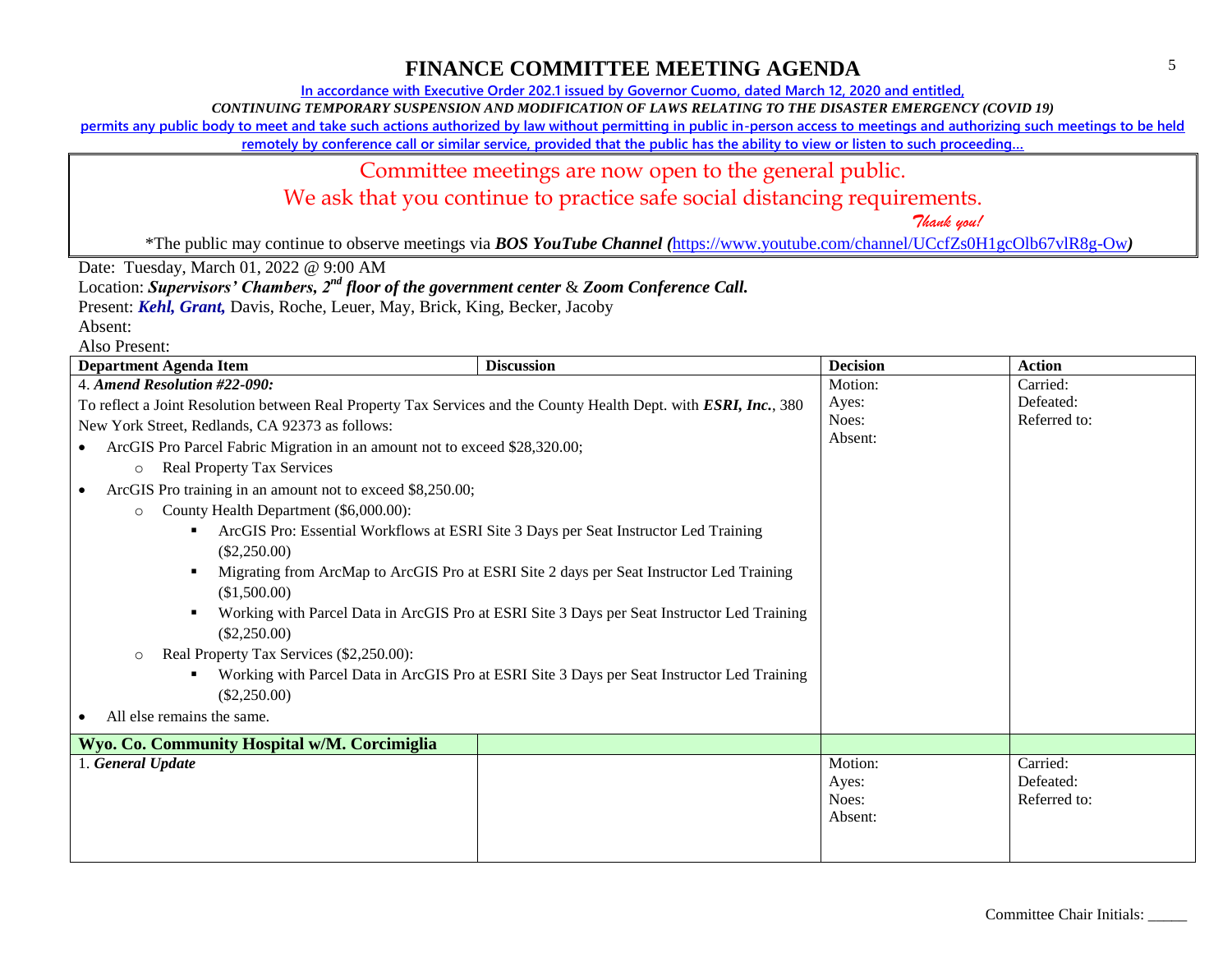**In accordance with Executive Order 202.1 issued by Governor Cuomo, dated March 12, 2020 and entitled,**

*CONTINUING TEMPORARY SUSPENSION AND MODIFICATION OF LAWS RELATING TO THE DISASTER EMERGENCY (COVID 19)*

**permits any public body to meet and take such actions authorized by law without permitting in public in-person access to meetings and authorizing such meetings to be held** 

**remotely by conference call or similar service, provided that the public has the ability to view or listen to such proceeding…**

# Committee meetings are now open to the general public.

We ask that you continue to practice safe social distancing requirements.

 *Thank you!*

\*The public may continue to observe meetings via *BOS YouTube Channel (*<https://www.youtube.com/channel/UCcfZs0H1gcOlb67vlR8g-Ow>*)*

Date: Tuesday, March 01, 2022 @ 9:00 AM

Location: *Supervisors' Chambers, 2nd floor of the government center* & *Zoom Conference Call.*

Present: *Kehl, Grant,* Davis, Roche, Leuer, May, Brick, King, Becker, Jacoby

| <b>Department Agenda Item</b>                                                                                                                                                                                                                                                                                                                                                                                                                                                                                                                                                                                                                                                                                                                    | <b>Discussion</b>                                                                        | <b>Decision</b>                      | <b>Action</b>                         |
|--------------------------------------------------------------------------------------------------------------------------------------------------------------------------------------------------------------------------------------------------------------------------------------------------------------------------------------------------------------------------------------------------------------------------------------------------------------------------------------------------------------------------------------------------------------------------------------------------------------------------------------------------------------------------------------------------------------------------------------------------|------------------------------------------------------------------------------------------|--------------------------------------|---------------------------------------|
| 2. Amend Resolution #21-509 approved on 11/09/2021 with<br>DCCS CONSULTING, LLC, 205 Hackney Circle,<br>Wilmington, DE 19803, interim chief financial officer<br>recruitment advisory services agreement to recruit a qualified<br>candidate for the position of interim chief financial officer, not<br>to exceed \$150,000 including reimbursable expenses (travel,<br>lodging, etc.), effective 10/18/2021 - 04/18/2022 with 30-day<br>termination notice, pending approval by the Wyoming County<br>Board of Supervisors, as follows:<br>Extend the term of the agreement from $10/18/2021$ -<br>04/18/2022 through 04/19/2022 - 10/18/2022.<br>Not to exceed \$150,000 per term, including reimbursable<br>expenses (travel, lodging, etc.) |                                                                                          | Motion:<br>Ayes:<br>Noes:<br>Absent: | Carried:<br>Defeated:<br>Referred to: |
| 3. Amend Resolution #19-082 approved on $02/12/2019$ with<br>AQUITY SOLUTIONS, LLC, 125 Edinburgh South Drive,<br>Suite 310, Cary, NC 27511 (formerly M*MODAL, 5000<br>Meridian Parkway, Suite 200, Franklin, TN 37067), related to<br>a master agreement for transcription services for medical<br>records and radiology, not to exceed \$170,000 per year<br>[\$340,000 total contract amount], as follows:<br>Extend the term of the agreement from $02/01/2021 -$<br>01/31/2022 through 02/01/2022 - 01/31/2023.<br>All else remains the same.                                                                                                                                                                                               | Resolution #21-511 approved on 11/09/2021<br>Resolution #19-082 approved on $02/12/2019$ | Motion:<br>Ayes:<br>Noes:<br>Absent: | Carried:<br>Defeated:<br>Referred to: |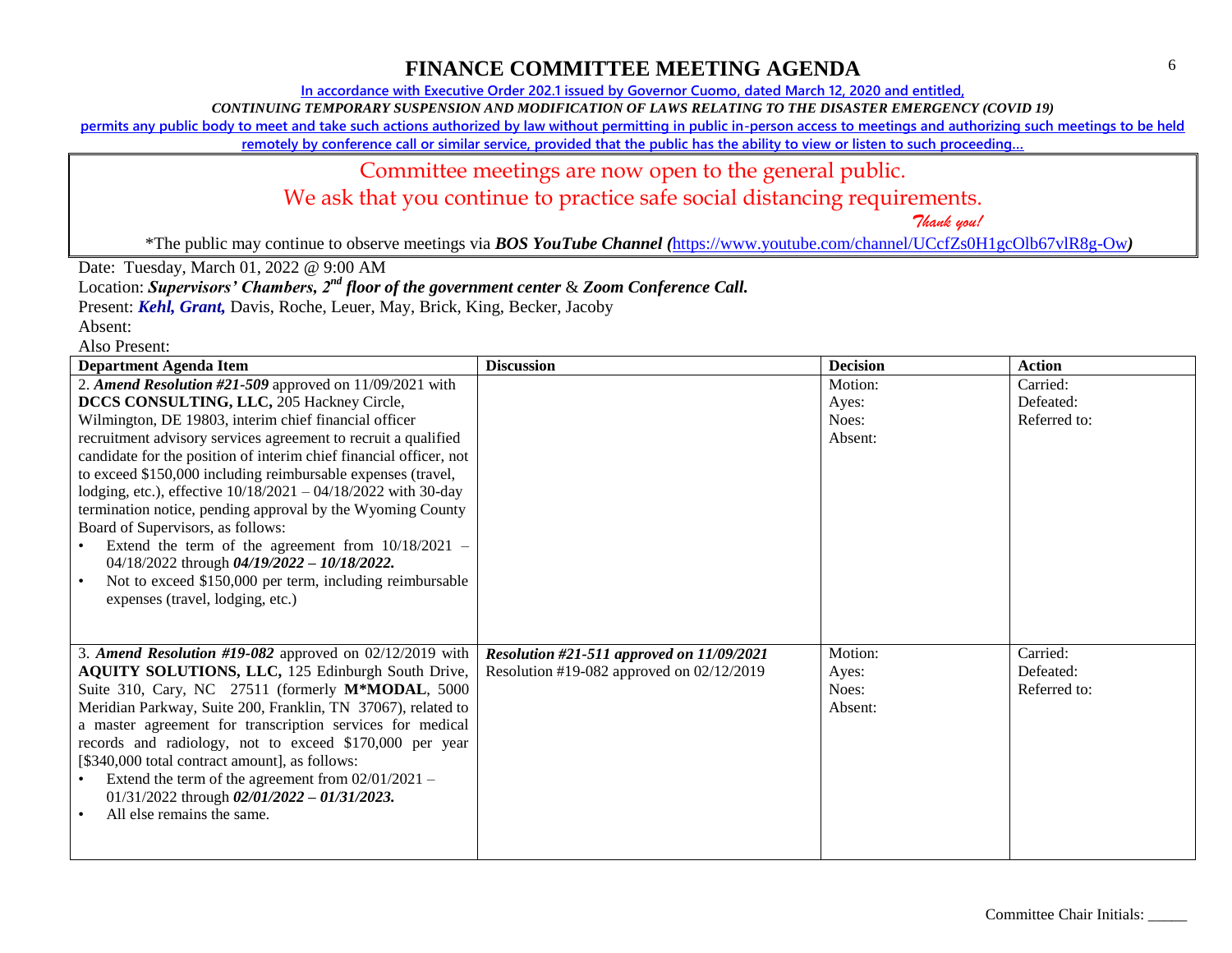**In accordance with Executive Order 202.1 issued by Governor Cuomo, dated March 12, 2020 and entitled,**

*CONTINUING TEMPORARY SUSPENSION AND MODIFICATION OF LAWS RELATING TO THE DISASTER EMERGENCY (COVID 19)*

**permits any public body to meet and take such actions authorized by law without permitting in public in-person access to meetings and authorizing such meetings to be held** 

**remotely by conference call or similar service, provided that the public has the ability to view or listen to such proceeding…**

### Committee meetings are now open to the general public.

We ask that you continue to practice safe social distancing requirements.

 *Thank you!*

\*The public may continue to observe meetings via *BOS YouTube Channel (*<https://www.youtube.com/channel/UCcfZs0H1gcOlb67vlR8g-Ow>*)*

Date: Tuesday, March 01, 2022 @ 9:00 AM

Location: *Supervisors' Chambers, 2nd floor of the government center* & *Zoom Conference Call.*

Present: *Kehl, Grant,* Davis, Roche, Leuer, May, Brick, King, Becker, Jacoby

Absent:

| <b>Department Agenda Item</b>                                    | <b>Discussion</b> | <b>Decision</b> | <b>Action</b> |
|------------------------------------------------------------------|-------------------|-----------------|---------------|
| 4. Professional Service Contract, all Physician Contracts        |                   | Motion:         | Carried:      |
| and/or $$50,001$ or greater:                                     |                   | Ayes:           | Defeated:     |
| Authorize the Hospital Administrator (or appointed designee)     |                   | Noes:           | Referred to:  |
| to sign an agreement with JOHNSON CONTROLS FIRE                  |                   | Absent:         |               |
| PROTECTION, 90 Goodway Drive, Rochester, NY 14623,               |                   |                 |               |
| to upgrade the hospital fire panel, wiring, and older devices to |                   |                 |               |
| a fully addressable system per the scope of work, \$335,344.44   |                   |                 |               |
| (NYS Contract #PT68816), effective 02/15/2022                    |                   |                 |               |
| 12/31/2022.                                                      |                   |                 |               |
|                                                                  |                   |                 |               |
|                                                                  |                   |                 |               |
|                                                                  |                   |                 |               |
|                                                                  |                   |                 |               |
|                                                                  |                   |                 |               |
|                                                                  |                   |                 |               |
| 5. Authorize the Hospital Administrator (or appointed            |                   | Motion:         | Carried:      |
| designee) to sign an employment agreement with <b>ZERAH</b>      |                   | Ayes:           | Defeated:     |
| ALI, DPM, 8929 Clipnock Road, Stafford, NY 14143, to             |                   | Noes:           | Referred to:  |
| provide professional podiatry services, \$150,000 per year,      |                   | Absent:         |               |
| effective 03/21/2022.                                            |                   |                 |               |
|                                                                  |                   |                 |               |
|                                                                  |                   |                 |               |
|                                                                  |                   |                 |               |
|                                                                  |                   |                 |               |
|                                                                  |                   |                 |               |
|                                                                  |                   |                 |               |
|                                                                  |                   |                 |               |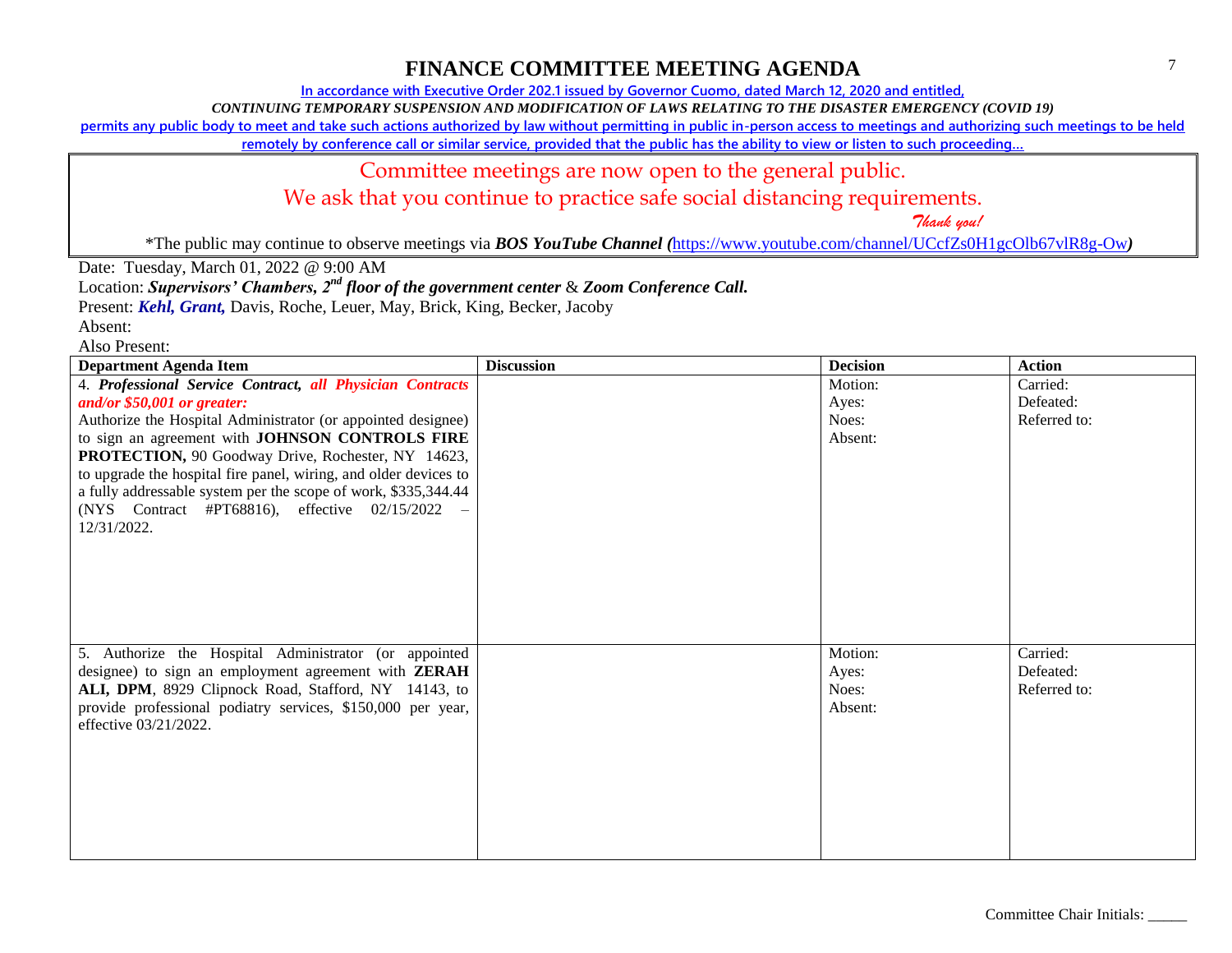**In accordance with Executive Order 202.1 issued by Governor Cuomo, dated March 12, 2020 and entitled,**

*CONTINUING TEMPORARY SUSPENSION AND MODIFICATION OF LAWS RELATING TO THE DISASTER EMERGENCY (COVID 19)*

**permits any public body to meet and take such actions authorized by law without permitting in public in-person access to meetings and authorizing such meetings to be held** 

**remotely by conference call or similar service, provided that the public has the ability to view or listen to such proceeding…**

## Committee meetings are now open to the general public.

We ask that you continue to practice safe social distancing requirements.

 *Thank you!*

\*The public may continue to observe meetings via *BOS YouTube Channel (*<https://www.youtube.com/channel/UCcfZs0H1gcOlb67vlR8g-Ow>*)*

Date: Tuesday, March 01, 2022 @ 9:00 AM

Location: *Supervisors' Chambers, 2nd floor of the government center* & *Zoom Conference Call.*

Present: *Kehl, Grant,* Davis, Roche, Leuer, May, Brick, King, Becker, Jacoby

| <b>Department Agenda Item</b>                                                                                                                                                                                                                                                                                                                                                                                                                                                                                                                                                                                                                                                                                                                         | <b>Discussion</b> | <b>Decision</b>                      | <b>Action</b>                         |
|-------------------------------------------------------------------------------------------------------------------------------------------------------------------------------------------------------------------------------------------------------------------------------------------------------------------------------------------------------------------------------------------------------------------------------------------------------------------------------------------------------------------------------------------------------------------------------------------------------------------------------------------------------------------------------------------------------------------------------------------------------|-------------------|--------------------------------------|---------------------------------------|
| 6. Amend Salary Schedule C as follows:<br>Abolish one 1.00 FTE Director of Clinical Data<br><b>Abstraction/Nurse Supervisor position (Position Code</b><br>#01.174.627) under NURSING ADMINISTRATION<br>(ACUTE), effective 03/06/2022.<br>Abolish one 1.00 FTE Administrative Secretary position<br>(Position Code #12.169.013) under NURSING<br>ADMINISTRATION (ACUTE), effective 03/06/2022.<br>Create one 1.00 FTE Administrative Assistant position<br>(Position Code #TBD) under NURSING<br>ADMINISTRATION (ACUTE) and set the hourly rate at<br>\$22.78 per hour, position available date 03/06/2022.<br>Abolish one 1.00 FTE Administrative Secretary position<br>(Position Code #12.161.013) under MEDICAL<br>DIRECTOR, effective 02/19/2022. |                   | Motion:<br>Ayes:<br>Noes:<br>Absent: | Carried:<br>Defeated:<br>Referred to: |
| <b>7. Amend Salary Schedule P as follows:</b><br>Abolish one 1.00 FTE Certified Nurse Midwife FT<br>position (Position Code #17.109.519) under OB CLINIC,<br>effective 02/19/2022.<br>Create one 1.00 FTE <i>Podiatrist</i> position (Position Code<br>#TBD) under <b>PODIATRY CLINIC</b> and set the salary at<br>\$150,000 per year, position available date 03/06/2022.                                                                                                                                                                                                                                                                                                                                                                            |                   | Motion:<br>Ayes:<br>Noes:<br>Absent: | Carried:<br>Defeated:<br>Referred to: |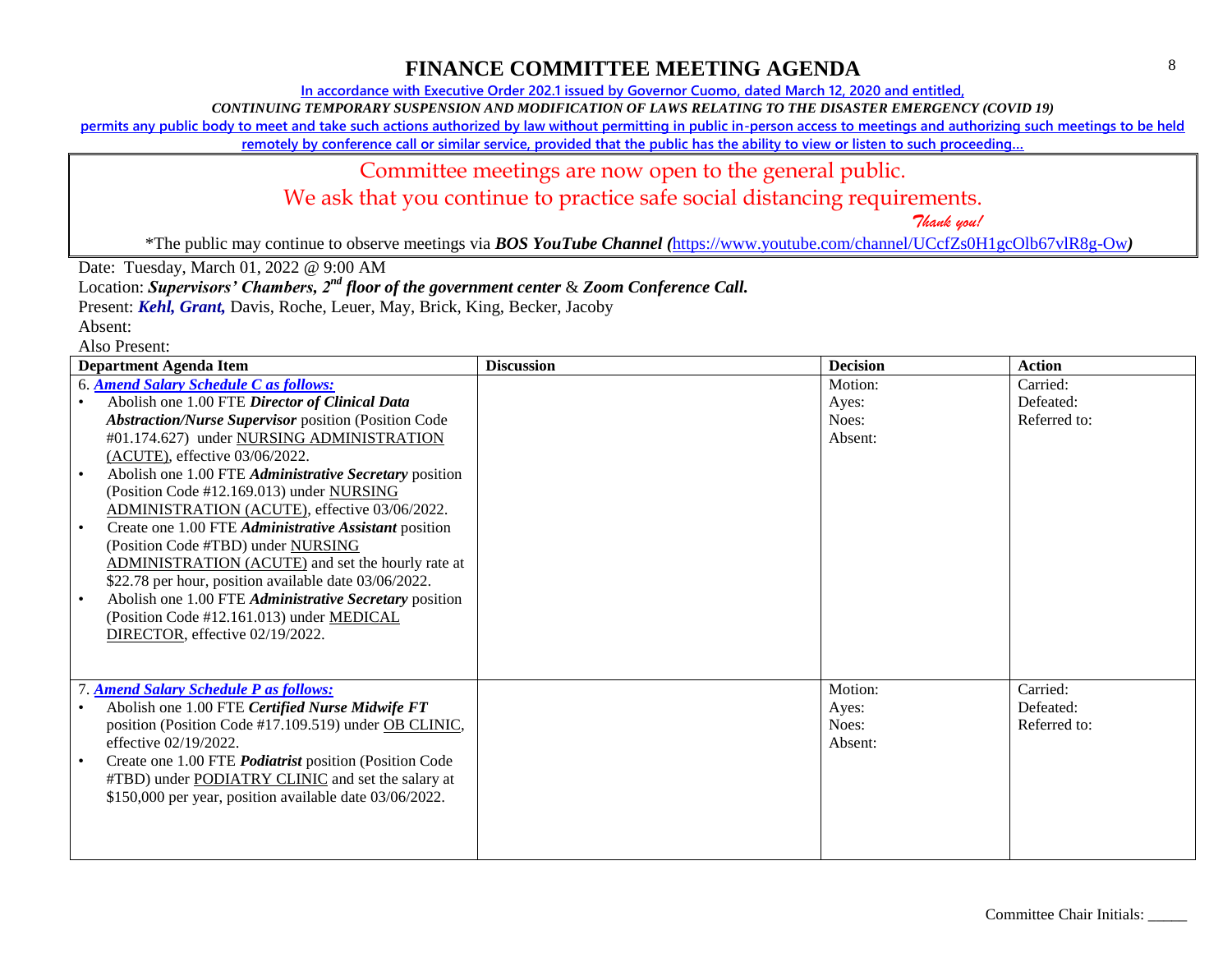**In accordance with Executive Order 202.1 issued by Governor Cuomo, dated March 12, 2020 and entitled,**

*CONTINUING TEMPORARY SUSPENSION AND MODIFICATION OF LAWS RELATING TO THE DISASTER EMERGENCY (COVID 19)*

**permits any public body to meet and take such actions authorized by law without permitting in public in-person access to meetings and authorizing such meetings to be held** 

**remotely by conference call or similar service, provided that the public has the ability to view or listen to such proceeding…**

#### Committee meetings are now open to the general public.

We ask that you continue to practice safe social distancing requirements.

 *Thank you!*

\*The public may continue to observe meetings via *BOS YouTube Channel (*<https://www.youtube.com/channel/UCcfZs0H1gcOlb67vlR8g-Ow>*)*

Date: Tuesday, March 01, 2022 @ 9:00 AM

Location: *Supervisors' Chambers, 2nd floor of the government center* & *Zoom Conference Call.*

Present: *Kehl, Grant,* Davis, Roche, Leuer, May, Brick, King, Becker, Jacoby

Absent:

| <b>Department Agenda Item</b>                              | <b>Discussion</b>                                    | <b>Decision</b> | <b>Action</b> |
|------------------------------------------------------------|------------------------------------------------------|-----------------|---------------|
| 8. Appointment:                                            |                                                      | Motion:         | Carried:      |
| <b>WCCH Board of Managers</b>                              |                                                      | Ayes:           | Defeated:     |
| <b>Members</b>                                             |                                                      | Noes:           | Referred to:  |
| To fill a vacant unexpired five $(5)$ year term through    |                                                      | Absent:         |               |
| December 31, 2023(replacing A. Douglas Berwanger)          |                                                      |                 |               |
| <b>Janice Shirley</b> , 5566 Oatka Road, Warsaw, NY 14569  |                                                      |                 |               |
| <b>Budget Office w/J. Cook</b>                             |                                                      |                 |               |
| 1. Review Income Statement as of 3/1/22 for year ending    |                                                      | Motion:         | Carried:      |
| 12/31/21.                                                  | <b>**Attachments Pending</b>                         | Ayes:           | Defeated:     |
|                                                            |                                                      | Noes:           | Referred to:  |
|                                                            |                                                      | Absent:         |               |
|                                                            |                                                      |                 |               |
| 2. Review transfers made to 2021 Budget                    |                                                      | Motion:         | Carried:      |
|                                                            | <b>**Attachments Pending</b>                         | Ayes:           | Defeated:     |
|                                                            |                                                      | Noes:           | Referred to:  |
|                                                            |                                                      | Absent:         |               |
|                                                            |                                                      |                 |               |
| 3. FYI - Fringe Benefit Rate Calculation @ 47.02% based    | <b>Fringe rate &amp; history attachments Pending</b> | Motion:         | Carried:      |
| on 2021 expenditures.                                      |                                                      | Ayes:           | Defeated:     |
|                                                            |                                                      | Noes:           | Referred to:  |
|                                                            |                                                      | Absent:         |               |
| 4. 2021 Appropriation (on behalf of Hospital Fund)         | **all transactions are not recorded as of today for  | Motion:         | Carried:      |
| To:                                                        | an accurate figure.                                  | Ayes:           | Defeated:     |
|                                                            |                                                      | Noes:           | Referred to:  |
| <b>Reason: To appropriate funds to cover 2021 expenses</b> |                                                      | Absent:         |               |
| w/Income                                                   |                                                      |                 |               |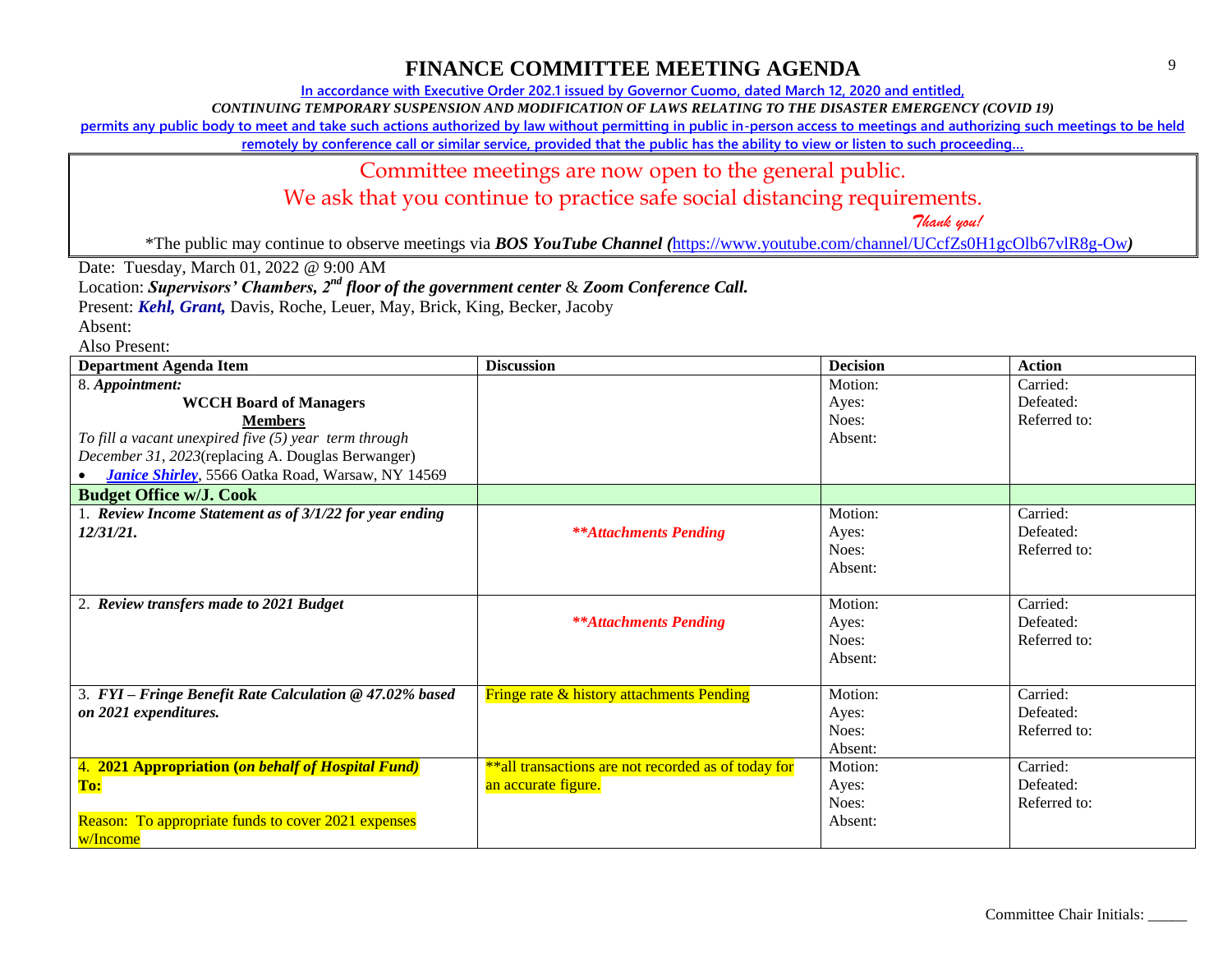**In accordance with Executive Order 202.1 issued by Governor Cuomo, dated March 12, 2020 and entitled,**

*CONTINUING TEMPORARY SUSPENSION AND MODIFICATION OF LAWS RELATING TO THE DISASTER EMERGENCY (COVID 19)*

**permits any public body to meet and take such actions authorized by law without permitting in public in-person access to meetings and authorizing such meetings to be held** 

**remotely by conference call or similar service, provided that the public has the ability to view or listen to such proceeding…**

#### Committee meetings are now open to the general public.

We ask that you continue to practice safe social distancing requirements.

 *Thank you!*

\*The public may continue to observe meetings via *BOS YouTube Channel (*<https://www.youtube.com/channel/UCcfZs0H1gcOlb67vlR8g-Ow>*)*

Date: Tuesday, March 01, 2022 @ 9:00 AM

Location: *Supervisors' Chambers, 2nd floor of the government center* & *Zoom Conference Call.*

Present: *Kehl, Grant,* Davis, Roche, Leuer, May, Brick, King, Becker, Jacoby

Absent:

| <b>Department Agenda Item</b>            | <b>Discussion</b>               | <b>Decision</b>                      | <b>Action</b>                         |
|------------------------------------------|---------------------------------|--------------------------------------|---------------------------------------|
| <b>Off Track Betting w/S. May</b>        |                                 |                                      |                                       |
|                                          | $\sim$ Nothing to Report $\sim$ | Motion:<br>Ayes:<br>Noes:<br>Absent: | Carried:<br>Defeated:<br>Referred to: |
| Clerk to the Board w/C. Ketchum          |                                 |                                      |                                       |
|                                          | $\sim$ Nothing to Report $\sim$ | Motion:<br>Ayes:<br>Noes:<br>Absent: | Carried:<br>Defeated:<br>Referred to: |
| <b>Board of Supervisors w/C. Ketchum</b> |                                 |                                      |                                       |
|                                          | $\sim$ Nothing to Report $\sim$ | Motion:<br>Ayes:<br>Noes:<br>Absent: | Carried:<br>Defeated:<br>Referred to: |
| Co. Insurance Office w/ T. Vacinek       |                                 |                                      |                                       |
|                                          | $\sim$ Nothing to Report $\sim$ | Motion:<br>Ayes:<br>Noes:<br>Absent: | Carried:<br>Defeated:<br>Referred to: |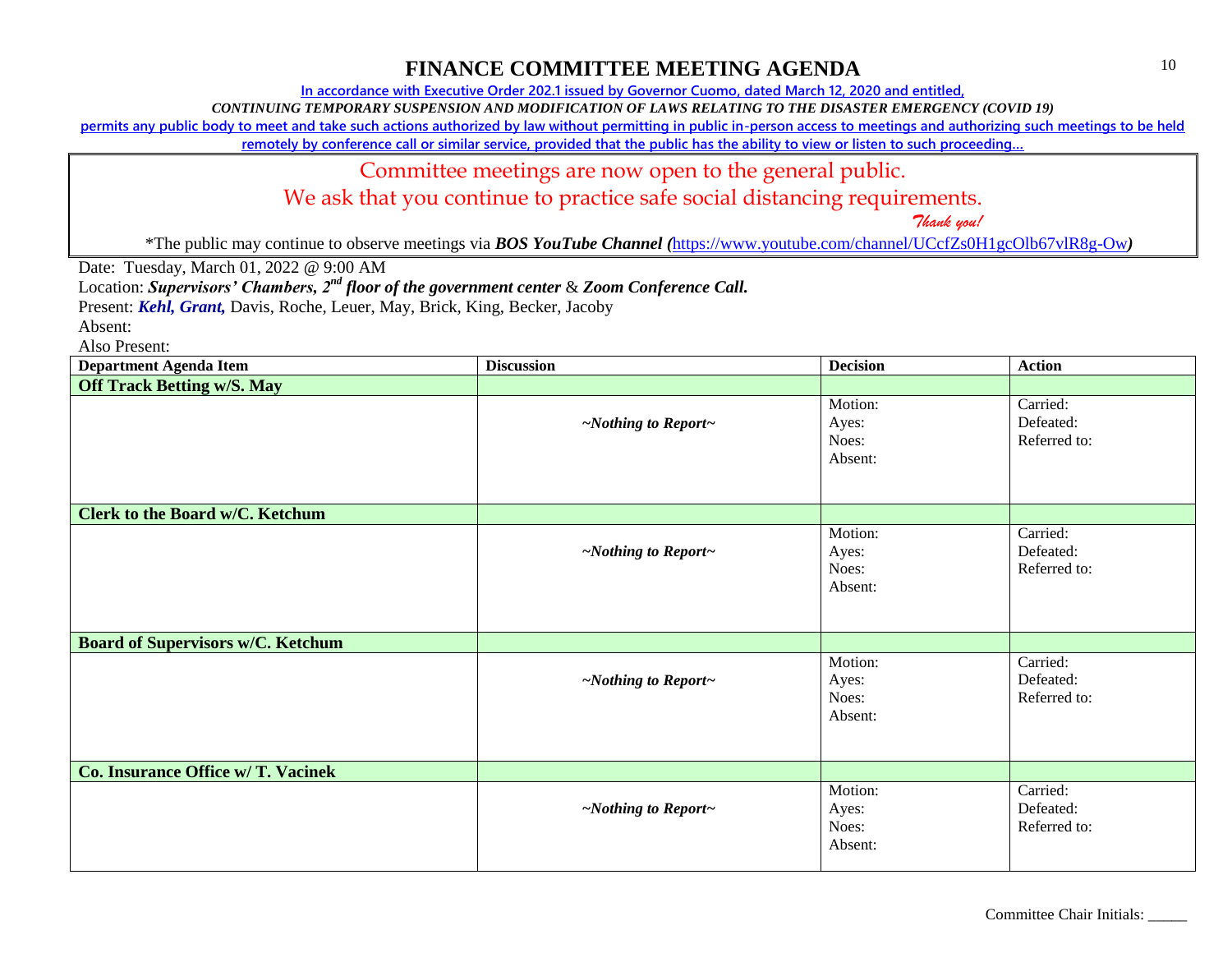**In accordance with Executive Order 202.1 issued by Governor Cuomo, dated March 12, 2020 and entitled,**

*CONTINUING TEMPORARY SUSPENSION AND MODIFICATION OF LAWS RELATING TO THE DISASTER EMERGENCY (COVID 19)*

**permits any public body to meet and take such actions authorized by law without permitting in public in-person access to meetings and authorizing such meetings to be held** 

**remotely by conference call or similar service, provided that the public has the ability to view or listen to such proceeding…**

#### Committee meetings are now open to the general public.

We ask that you continue to practice safe social distancing requirements.

 *Thank you!*

\*The public may continue to observe meetings via *BOS YouTube Channel (*<https://www.youtube.com/channel/UCcfZs0H1gcOlb67vlR8g-Ow>*)*

Date: Tuesday, March 01, 2022 @ 9:00 AM

Location: *Supervisors' Chambers, 2nd floor of the government center* & *Zoom Conference Call.*

Present: *Kehl, Grant,* Davis, Roche, Leuer, May, Brick, King, Becker, Jacoby

Absent:

| <b>Department Agenda Item</b>                                                                                                                                                                                                                                                                                                                                                                                    | <b>Discussion</b> | <b>Decision</b>                      | <b>Action</b>                         |
|------------------------------------------------------------------------------------------------------------------------------------------------------------------------------------------------------------------------------------------------------------------------------------------------------------------------------------------------------------------------------------------------------------------|-------------------|--------------------------------------|---------------------------------------|
| <b>Other/Referrals:</b>                                                                                                                                                                                                                                                                                                                                                                                          |                   |                                      |                                       |
| <b>HUMAN RESOURCES</b>                                                                                                                                                                                                                                                                                                                                                                                           |                   |                                      |                                       |
| <b>County Historian</b>                                                                                                                                                                                                                                                                                                                                                                                          |                   |                                      |                                       |
| 1. 2022 Appropriation:<br>To: 017510.541202 Printing<br>\$300.00<br>$w/01751004.427050$ Gifts & donations<br>\$300.00<br><b>Reason:</b> For regular printing funds as all funds budgeted for<br>2022 are encumbered due to an increase in print copies of<br>Historical Wyoming.                                                                                                                                 |                   | Motion:<br>Ayes:<br>Noes:<br>Absent: | Carried:<br>Defeated:<br>Referred to: |
| <b>Human Resource Department</b>                                                                                                                                                                                                                                                                                                                                                                                 |                   |                                      |                                       |
| 2. Amend Local Law Introductory A, 2022:<br>Revise the Superintendent of County Highways lump<br>sum to \$1,870.40 to reflect the corrected calculation from<br>salary set at \$80,000.00; effective August 30, 2021 and a<br>revised COLA increase of \$2,000.00 for an annual 2022<br>salary of \$82,000.00.<br>Lump sum of \$857.30 for the Director of Veteran<br>Services pro-rated to 09/13/21 start date. |                   | Motion:<br>Ayes:<br>Noes:<br>Absent: | Carried:<br>Defeated:<br>Referred to: |
| 3. 2022 Appropriation:<br>To: 011430.541010 Office Supplies<br>\$2,000.00<br>w/Any Funds Available<br>\$2,000.00<br><b>Reason:</b> To purchase a functional desk for payroll.                                                                                                                                                                                                                                    |                   | Motion:<br>Ayes:<br>Noes:<br>Absent: | Carried:<br>Defeated:<br>Referred to: |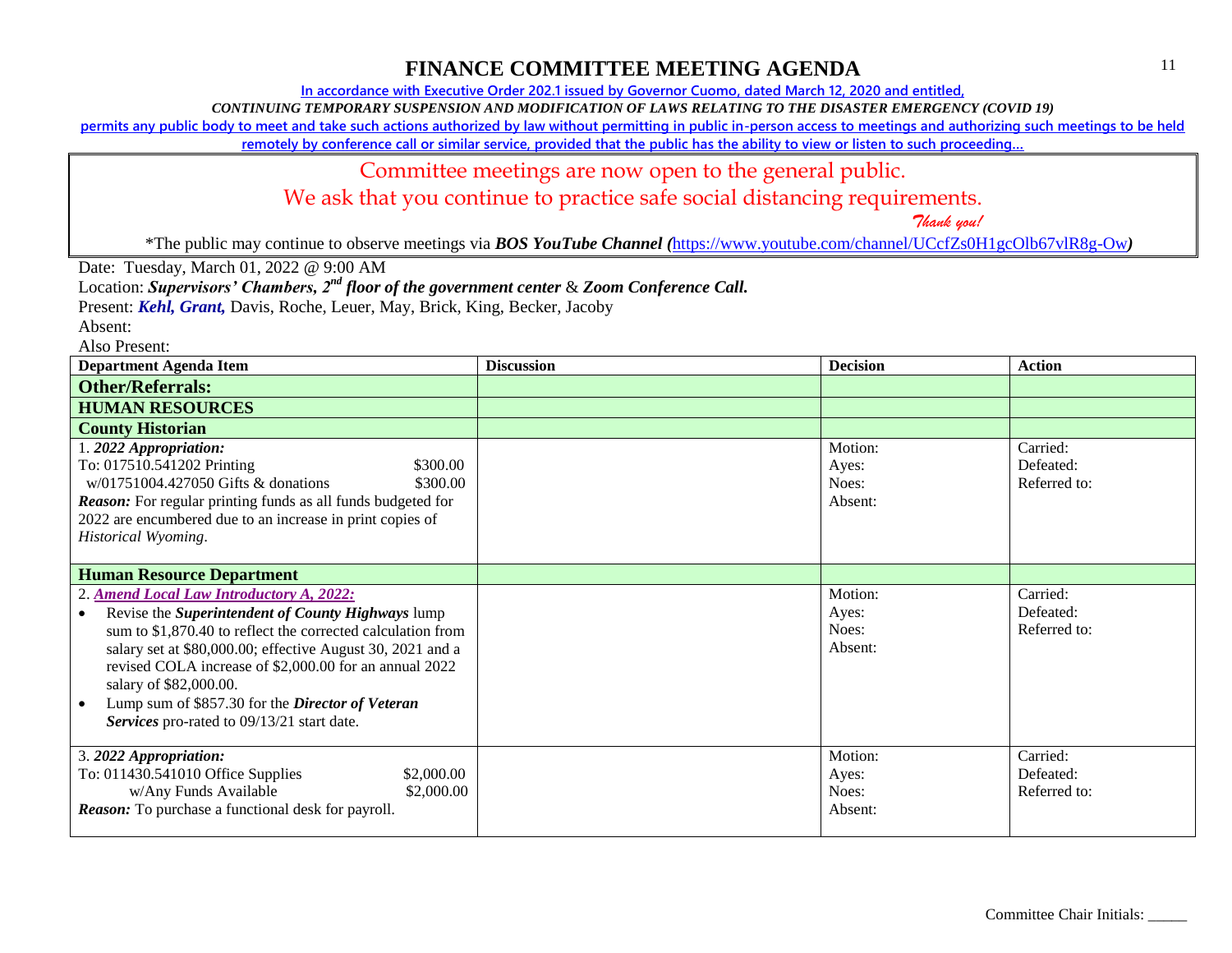**In accordance with Executive Order 202.1 issued by Governor Cuomo, dated March 12, 2020 and entitled,**

*CONTINUING TEMPORARY SUSPENSION AND MODIFICATION OF LAWS RELATING TO THE DISASTER EMERGENCY (COVID 19)*

**permits any public body to meet and take such actions authorized by law without permitting in public in-person access to meetings and authorizing such meetings to be held** 

**remotely by conference call or similar service, provided that the public has the ability to view or listen to such proceeding…**

#### Committee meetings are now open to the general public.

We ask that you continue to practice safe social distancing requirements.

 *Thank you!*

\*The public may continue to observe meetings via *BOS YouTube Channel (*<https://www.youtube.com/channel/UCcfZs0H1gcOlb67vlR8g-Ow>*)*

Date: Tuesday, March 01, 2022 @ 9:00 AM

Location: *Supervisors' Chambers, 2nd floor of the government center* & *Zoom Conference Call.*

Present: *Kehl, Grant,* Davis, Roche, Leuer, May, Brick, King, Becker, Jacoby

Absent:

| <b>Department Agenda Item</b>                                                                                                                                                                                                                                                                                                                                                                    | <b>Discussion</b> | <b>Decision</b>                      | <b>Action</b>                         |
|--------------------------------------------------------------------------------------------------------------------------------------------------------------------------------------------------------------------------------------------------------------------------------------------------------------------------------------------------------------------------------------------------|-------------------|--------------------------------------|---------------------------------------|
| <b>HUMAN SERVICES</b>                                                                                                                                                                                                                                                                                                                                                                            |                   |                                      |                                       |
| <b>Social Services</b>                                                                                                                                                                                                                                                                                                                                                                           |                   |                                      |                                       |
| 1.2022 Appropriation:<br>To: 016010.543001 Pathways Grant<br>\$38,280.00<br>w/01601004.43610 Social Services Admin - State increased<br>by same.<br><b>Reason:</b> Youth Bureau Safe Harbour                                                                                                                                                                                                     |                   | Motion:<br>Ayes:<br>Noes:<br>Absent: | Carried:<br>Defeated:<br>Referred to: |
| <b>PUBLIC HEALTH</b>                                                                                                                                                                                                                                                                                                                                                                             |                   |                                      |                                       |
| <b>Mental Health</b>                                                                                                                                                                                                                                                                                                                                                                             |                   |                                      |                                       |
| 1.2022 Appropriation:<br>To: 014325.542409 Advocacy Srvcs<br>\$(114.00)<br>014325.542414 Respite Care<br>11.00<br>014325.542419 Drop In<br>22.00<br>014325.542441 Misc MH Progr<br>7.00<br>23.00<br>014325.542445 Supported Apt.<br>014325.542467 Crisis Outreach<br>855.00<br>014325.542468 Case Mngmnt<br>181.00<br>w/01432500.434900 MH State Aid<br>\$985.00<br>Reason: State Aid Adjustment |                   | Motion:<br>Ayes:<br>Noes:<br>Absent: | Carried:<br>Defeated:<br>Referred to: |
| 2. 2022 Appropriation reduction:<br>To: 014323.542411 PAO<br>\$(681.00)<br>014323.542412 Forensic Case Mngmnt<br>(130.00)<br>014323.542420 Psycho/Social<br>33.00<br>w/01432301.434900 MH State Aid<br>\$(778.00)<br><b>Reason:</b> State Aid Adjustment                                                                                                                                         |                   | Motion:<br>Ayes:<br>Noes:<br>Absent: | Carried:<br>Defeated:<br>Referred to: |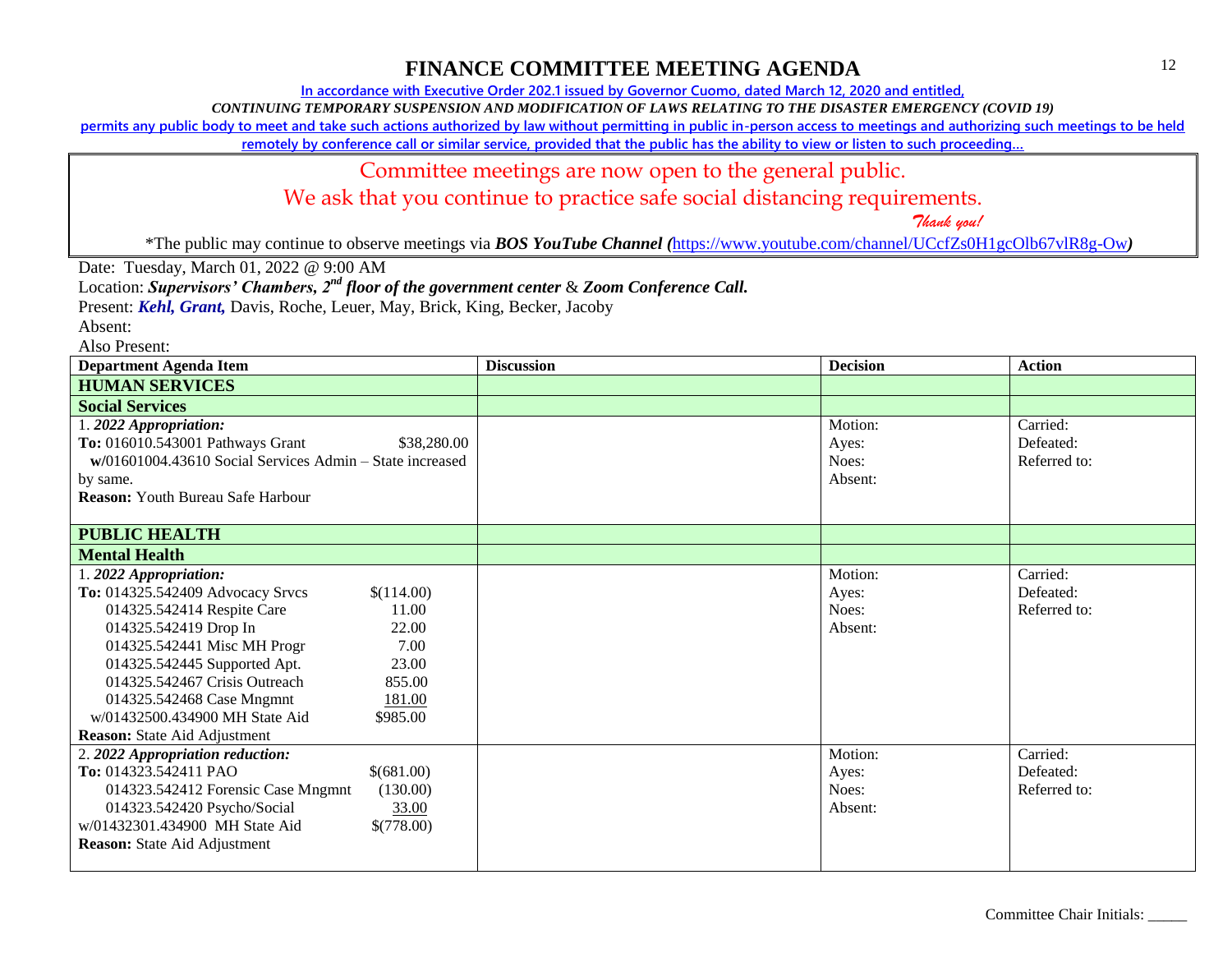**In accordance with Executive Order 202.1 issued by Governor Cuomo, dated March 12, 2020 and entitled,**

*CONTINUING TEMPORARY SUSPENSION AND MODIFICATION OF LAWS RELATING TO THE DISASTER EMERGENCY (COVID 19)*

**permits any public body to meet and take such actions authorized by law without permitting in public in-person access to meetings and authorizing such meetings to be held** 

**remotely by conference call or similar service, provided that the public has the ability to view or listen to such proceeding…**

#### Committee meetings are now open to the general public.

We ask that you continue to practice safe social distancing requirements.

 *Thank you!*

\*The public may continue to observe meetings via *BOS YouTube Channel (*<https://www.youtube.com/channel/UCcfZs0H1gcOlb67vlR8g-Ow>*)*

Date: Tuesday, March 01, 2022 @ 9:00 AM

Location: *Supervisors' Chambers, 2nd floor of the government center* & *Zoom Conference Call.*

Present: *Kehl, Grant,* Davis, Roche, Leuer, May, Brick, King, Becker, Jacoby

| <b>Department Agenda Item</b>                                  | <b>Discussion</b> | <b>Decision</b> | <b>Action</b> |
|----------------------------------------------------------------|-------------------|-----------------|---------------|
| 3. 2022 Appropriation:                                         |                   | Motion:         | Carried:      |
| <b>To: 014322.542408 GLOW ARC</b><br>\$278.00                  |                   | Ayes:           | Defeated:     |
| w/01432200.434900 MH State Aid-ARC<br>\$278.00                 |                   | Noes:           | Referred to:  |
| <b>Reason:</b> State Aid Adjustment                            |                   | Absent:         |               |
| 4. 2022 Appropriation:                                         |                   | Motion:         | Carried:      |
| To: 014321.542422 MH: Suburban Adult Services<br>\$652.00      |                   | Ayes:           | Defeated:     |
| w/01432100.434900 State Aid<br>\$652.00                        |                   | Noes:           | Referred to:  |
| <b>Reason:</b> State Aid adjustment                            |                   | Absent:         |               |
| 5.2022 Appropriation                                           |                   | Motion:         | Carried:      |
| To: 014326.542306 MH: Dwyer Funding: Other \$31,053.23         |                   | Ayes:           | Defeated:     |
| w/01432601.434900 MH: Dwyer Revenue<br>\$31,053.23             |                   | Noes:           | Referred to:  |
| Reason: Funding for Dwyer Veteran Peer-to-Peer Services        |                   | Absent:         |               |
| <b>Public Health</b>                                           |                   |                 |               |
| 1.2022 Appropriation                                           |                   | Motion:         | Carried:      |
| To:14010.54246 ELC COVID 19 Schools Grant \$639,214.02         |                   | Ayes:           | Defeated:     |
| 14010.510001 FT SDI<br>7,500.00                                |                   | Noes:           | Referred to:  |
| 14010.581001 Retirement<br>1,275.00                            |                   | Absent:         |               |
| 14010.582002 CSEA Disability<br>200.00                         |                   |                 |               |
| 14010.583001 FICA<br>465.00                                    |                   |                 |               |
| 14010.585001 Medicare FICA<br>109.00                           |                   |                 |               |
| w/01401022.444890 ELC Schools and Fellows (FEDERAL)            |                   |                 |               |
| \$648,763.02<br>increased                                      |                   |                 |               |
| <b>Reason:</b> 2022 portion of Federal funds passed through by |                   |                 |               |
| NYS. This is federal funding that the CDC awarded to           |                   |                 |               |
| NYSDOH specifically for reopening schools and establishing     |                   |                 |               |
| a COVID-19 screening testing program. CFDS #93.323             |                   |                 |               |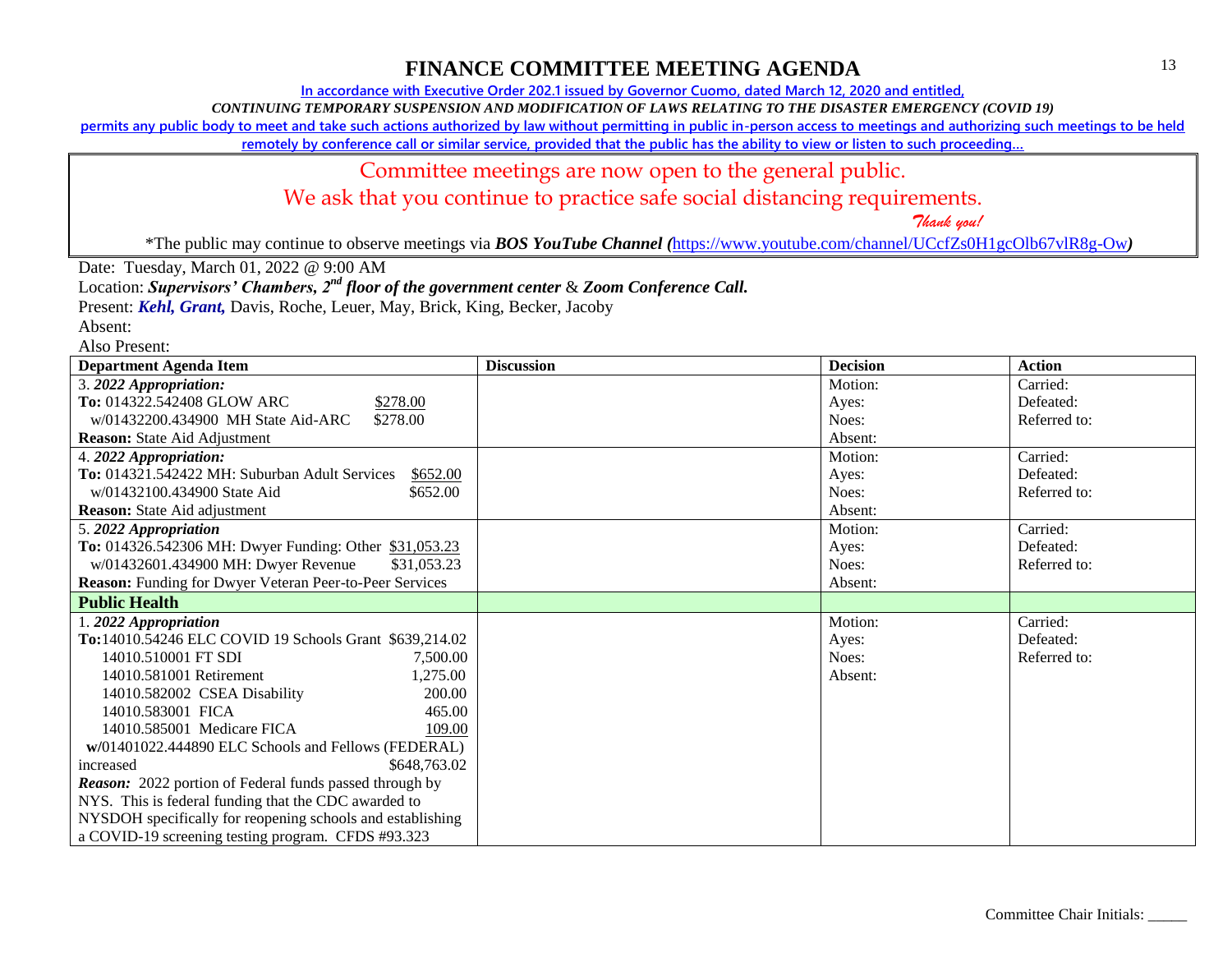**In accordance with Executive Order 202.1 issued by Governor Cuomo, dated March 12, 2020 and entitled,**

*CONTINUING TEMPORARY SUSPENSION AND MODIFICATION OF LAWS RELATING TO THE DISASTER EMERGENCY (COVID 19)*

**permits any public body to meet and take such actions authorized by law without permitting in public in-person access to meetings and authorizing such meetings to be held** 

**remotely by conference call or similar service, provided that the public has the ability to view or listen to such proceeding…**

#### Committee meetings are now open to the general public.

We ask that you continue to practice safe social distancing requirements.

 *Thank you!*

\*The public may continue to observe meetings via *BOS YouTube Channel (*<https://www.youtube.com/channel/UCcfZs0H1gcOlb67vlR8g-Ow>*)*

Date: Tuesday, March 01, 2022 @ 9:00 AM

Location: *Supervisors' Chambers, 2nd floor of the government center* & *Zoom Conference Call.*

Present: *Kehl, Grant,* Davis, Roche, Leuer, May, Brick, King, Becker, Jacoby

Absent:

| <b>Department Agenda Item</b>                                     | <b>Discussion</b> | <b>Decision</b> | <b>Action</b> |
|-------------------------------------------------------------------|-------------------|-----------------|---------------|
| <b>PLANNING COMMITTEE</b>                                         |                   |                 |               |
| 1. 2022 Appropriations                                            |                   | Motion:         | Carried:      |
| To: 016420.540910 Tourism<br>\$45,000.00                          |                   | Ayes:           | Defeated:     |
| w/01642001.440890R Federal Recovery<br>\$45,000.00                |                   | Noes:           | Referred to:  |
| <b>Reason:</b> To appropriate Recovery funding previously         |                   | Absent:         |               |
| approved for a redesign of the Tourism Website                    |                   |                 |               |
| 2. 2022 Appropriations                                            |                   | Motion:         | Carried:      |
| To: 016420.540910 Tourism<br>\$20,000.00                          |                   | Ayes:           | Defeated:     |
| \$20,000.00<br>w/01642001.440890R Federal Recovery                |                   | Noes:           | Referred to:  |
| <b>Reason:</b> To appropriate Recovery funding previously         |                   | Absent:         |               |
| approved for Fresh Air Adventures - Regional Marketing and        |                   |                 |               |
| Public Relations campaign                                         |                   |                 |               |
| 3. 2022 Appropriations                                            |                   | Motion:         | Carried:      |
| To: 016420.540910 Tourism<br>\$28,000.00                          |                   | Ayes:           | Defeated:     |
| w/any funds available<br>\$28,000.00                              |                   | Noes:           | Referred to:  |
| <b>Reason:</b> To appropriate funding for a contractual agreement |                   | Absent:         |               |
| to provide front desk attendance at the Ag Business Center.       |                   |                 |               |
| <b>PUBLIC WORKS</b>                                               |                   |                 |               |
| <b>Highway</b>                                                    |                   |                 |               |
| 1.2022 Appropriations                                             |                   | Motion:         | Carried:      |
| To: 045110.542601CCP Contractual Expense<br>\$140,400.00          |                   | Ayes:           | Defeated:     |
| w/04511002.412890 Other Income - Misc Grant \$140,400.00          |                   | Noes:           | Referred to:  |
| <b>Reason:</b> To appropriate for the Crow Creek Project w/       |                   | Absent:         |               |
| funding awarded through BNW                                       |                   |                 |               |
|                                                                   |                   |                 |               |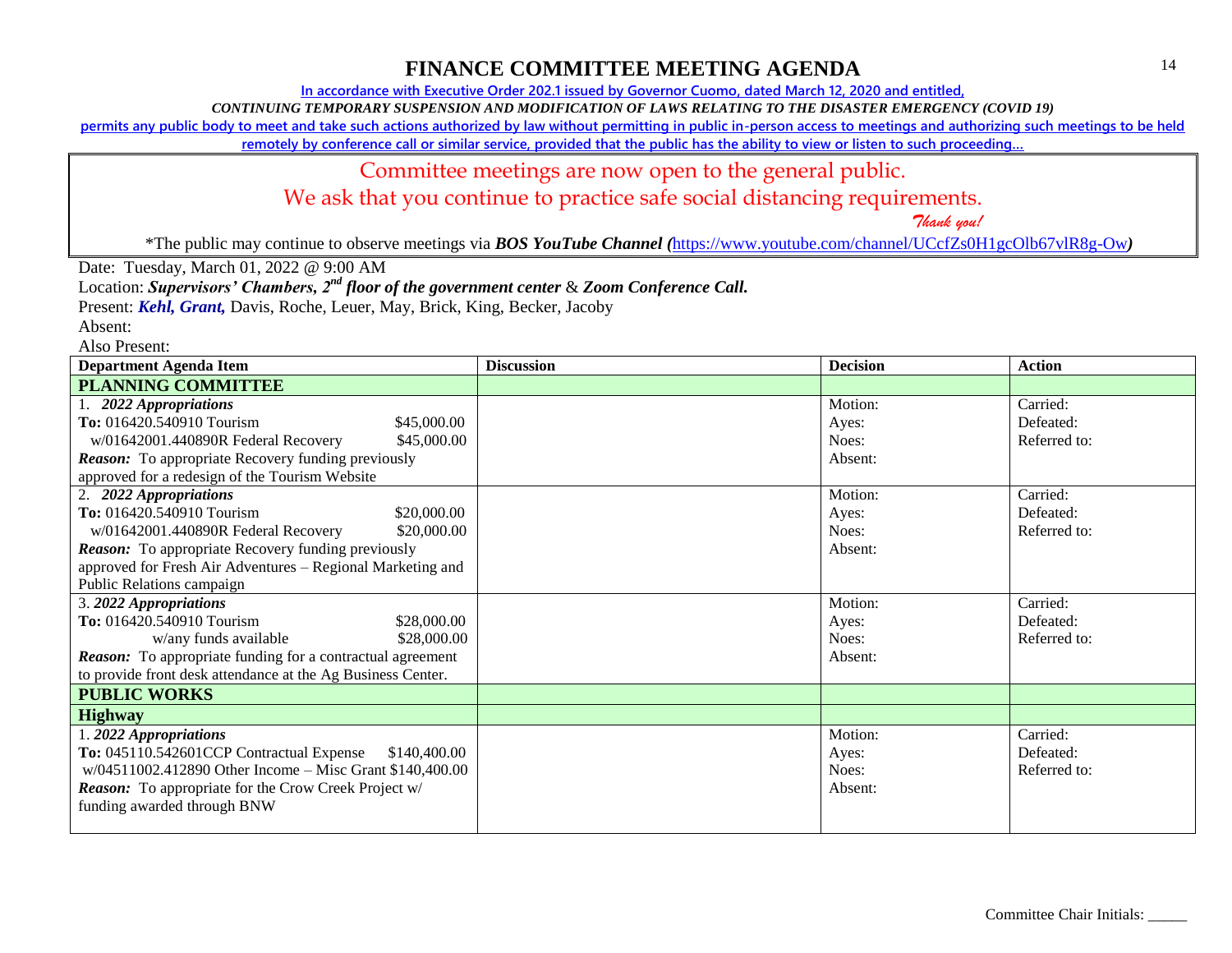**In accordance with Executive Order 202.1 issued by Governor Cuomo, dated March 12, 2020 and entitled,**

*CONTINUING TEMPORARY SUSPENSION AND MODIFICATION OF LAWS RELATING TO THE DISASTER EMERGENCY (COVID 19)*

**permits any public body to meet and take such actions authorized by law without permitting in public in-person access to meetings and authorizing such meetings to be held** 

**remotely by conference call or similar service, provided that the public has the ability to view or listen to such proceeding…**

### Committee meetings are now open to the general public.

We ask that you continue to practice safe social distancing requirements.

 *Thank you!*

\*The public may continue to observe meetings via *BOS YouTube Channel (*<https://www.youtube.com/channel/UCcfZs0H1gcOlb67vlR8g-Ow>*)*

Date: Tuesday, March 01, 2022 @ 9:00 AM

Location: *Supervisors' Chambers, 2nd floor of the government center* & *Zoom Conference Call.*

Present: *Kehl, Grant,* Davis, Roche, Leuer, May, Brick, King, Becker, Jacoby

| <b>Department Agenda Item</b>                                   | <b>Discussion</b> | <b>Decision</b> | <b>Action</b> |
|-----------------------------------------------------------------|-------------------|-----------------|---------------|
| <b>FINANCE COMMITTEE:</b>                                       |                   |                 |               |
| <b>Salary Schedule Amendments</b>                               |                   |                 |               |
| 1. Amend Salary Schedule S (Human Resource Dept.):              |                   | Motion:         | Carried:      |
| Set the salary of the Deputy Human Resource Director            |                   | Ayes:           | Defeated:     |
| (position #026.569) to \$75,000.00, effective March 14,         |                   | Noes:           | Referred to:  |
| 2022.                                                           |                   | Absent:         |               |
| Set the hourly wage of the <i>Human Resource Assistant</i>      |                   |                 |               |
| (position code 001.434) at \$19.23/hr; effective January        |                   |                 |               |
| 11, 2021. Lump Sum and 2022 COLA will adjust                    |                   |                 |               |
| accordingly.                                                    |                   |                 |               |
| Remove the lump sum of \$1,173.05 for the Asst. County          |                   |                 |               |
| Attorney $(2^{nd})$ as the incumbent has only held the position |                   |                 |               |
| since $01/05/22$ . The calculation will be made "behind the     |                   |                 |               |
| scene" for the former incumbent (appointed Co. Atty.;           |                   |                 |               |
| effective $01/01/22$ ).                                         |                   |                 |               |
| Lump sum of \$2,946.42 for the Asst. County Attorney            |                   |                 |               |
| $(I^{st})$ pro-rated to 06/14/21 start date.                    |                   |                 |               |
| Lump sum of \$1,166.48 for the Asst. District Attorney          |                   |                 |               |
| $(3^{rd})$ pro-rated to 10/12/21 start date.                    |                   |                 |               |
| Include lump sum of \$3,426.38 and 2022 COLA increase           |                   |                 |               |
| for <i>Engineering Technician</i> in the HIGHWAY DEPT.          |                   |                 |               |
| Lump sum of \$225.19 for the Asst. Public Defender $(3rd)$      |                   |                 |               |
| pro-rated to 11/15/21 start date.                               |                   |                 |               |
| Lump sum of \$1,219.13 for the <i>Building Inspector</i>        |                   |                 |               |
| (position code 029.029) pro-rated to 07/14/21 start date.       |                   |                 |               |
| Revise the <i>Undersheriff's</i> 2022 salary to reflect the     |                   |                 |               |
| corrected \$99,897.00                                           |                   |                 |               |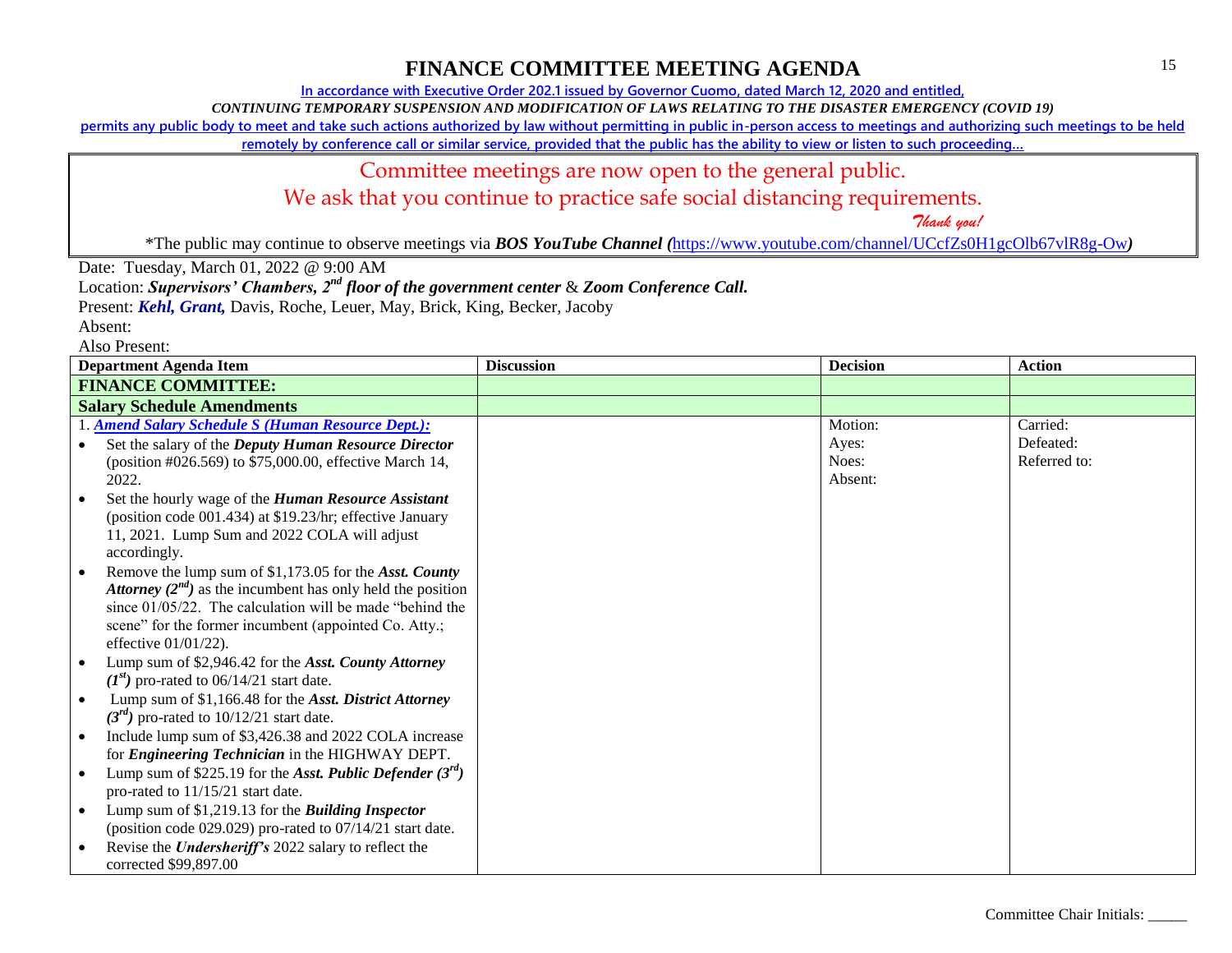**In accordance with Executive Order 202.1 issued by Governor Cuomo, dated March 12, 2020 and entitled,**

*CONTINUING TEMPORARY SUSPENSION AND MODIFICATION OF LAWS RELATING TO THE DISASTER EMERGENCY (COVID 19)*

**permits any public body to meet and take such actions authorized by law without permitting in public in-person access to meetings and authorizing such meetings to be held** 

**remotely by conference call or similar service, provided that the public has the ability to view or listen to such proceeding…**

### Committee meetings are now open to the general public.

We ask that you continue to practice safe social distancing requirements.

 *Thank you!*

\*The public may continue to observe meetings via *BOS YouTube Channel (*<https://www.youtube.com/channel/UCcfZs0H1gcOlb67vlR8g-Ow>*)*

Date: Tuesday, March 01, 2022 @ 9:00 AM

Location: *Supervisors' Chambers, 2nd floor of the government center* & *Zoom Conference Call.*

Present: *Kehl, Grant,* Davis, Roche, Leuer, May, Brick, King, Becker, Jacoby

| газо і гозепі.<br><b>Department Agenda Item</b>                                                                                                                                                                                                                                                                                                                                                                                                                                                                                                                                                                                                                                                                                                              | <b>Discussion</b> | <b>Decision</b>                      | <b>Action</b>                         |
|--------------------------------------------------------------------------------------------------------------------------------------------------------------------------------------------------------------------------------------------------------------------------------------------------------------------------------------------------------------------------------------------------------------------------------------------------------------------------------------------------------------------------------------------------------------------------------------------------------------------------------------------------------------------------------------------------------------------------------------------------------------|-------------------|--------------------------------------|---------------------------------------|
| Revise the Secretary to the Sheriff's 2022 salary to<br>$\bullet$<br>reflect the corrected \$57,750.00<br>Revise the Secretary to the Sheriff (Temp.)'s salary to<br>$\bullet$<br>reflect the corrected \$63,281.00<br>Set the salary of the 911 Coordinator at \$65,000.00<br>٠<br>annually; effective May 02, 2021.<br>Lump sum of \$3,033.49 for the 911 Coordinator pro-<br>$\bullet$<br>rated to 05/02/21 start date<br>Revise the 911 Coordinator's COLA increase to reflect<br>$\bullet$<br>the corrected calculation from salary set at \$65,000.00;<br>effective May 02, 2021 to \$1,625.00 for an annual 2022<br>salary of \$66,625.00.<br>Revise the <i>Jail Administrator's</i> 2022 salary to reflect the<br>$\bullet$<br>corrected \$80,842.00 |                   |                                      |                                       |
| 2. Amend Salary Schedule D (Human Resource Dept):<br>Lump sum of \$1,764.46 for the Sr. Planner pro-rated to<br>٠<br>07/19/21 start date.<br>Lump sum of \$857.30 for the <i>Director of Veteran</i><br>$\bullet$<br>Services pro-rated to 09/13/21 start date.                                                                                                                                                                                                                                                                                                                                                                                                                                                                                              |                   | Motion:<br>Ayes:<br>Noes:<br>Absent: | Carried:<br>Defeated:<br>Referred to: |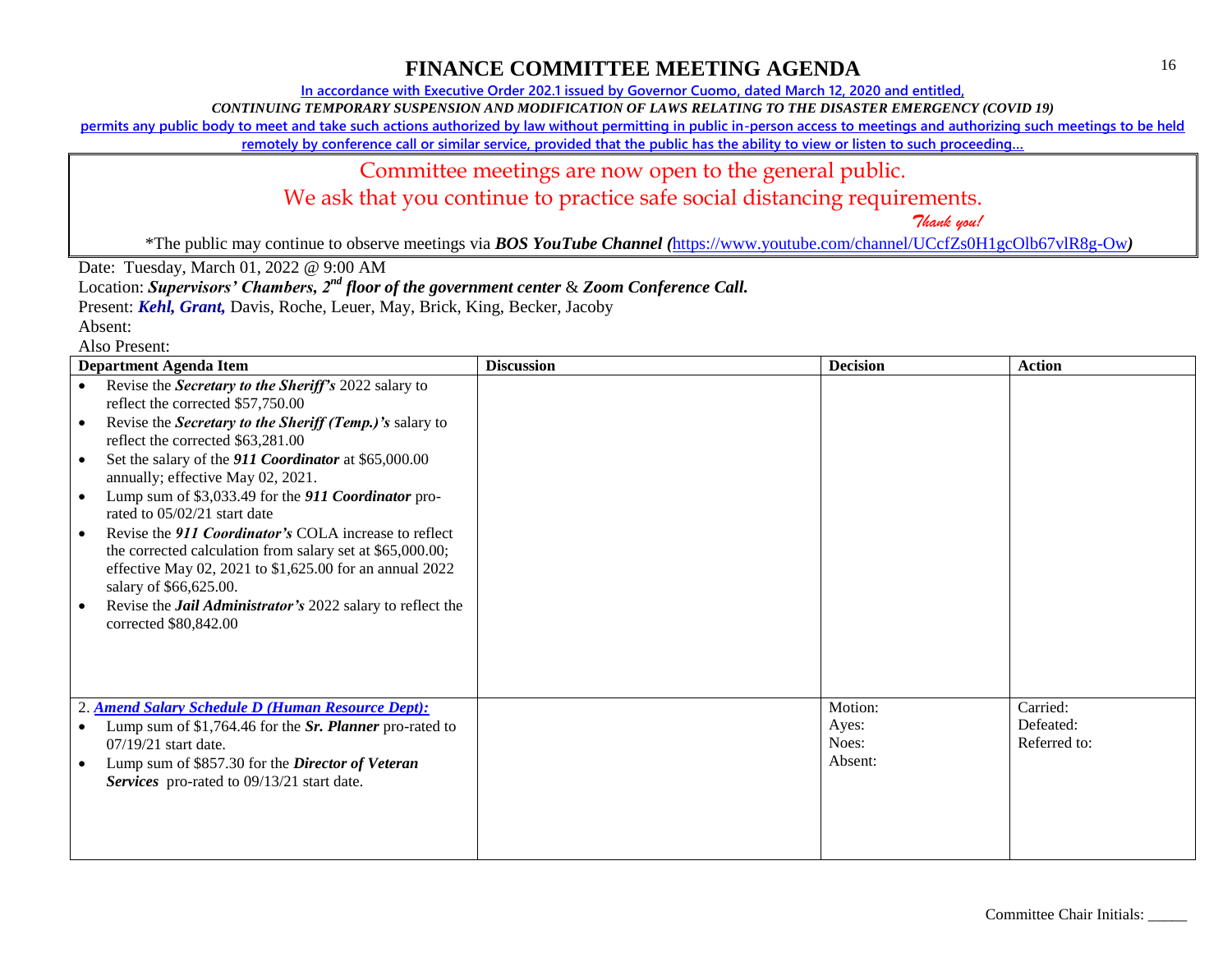**In accordance with Executive Order 202.1 issued by Governor Cuomo, dated March 12, 2020 and entitled,**

*CONTINUING TEMPORARY SUSPENSION AND MODIFICATION OF LAWS RELATING TO THE DISASTER EMERGENCY (COVID 19)*

**permits any public body to meet and take such actions authorized by law without permitting in public in-person access to meetings and authorizing such meetings to be held** 

**remotely by conference call or similar service, provided that the public has the ability to view or listen to such proceeding…**

## Committee meetings are now open to the general public.

We ask that you continue to practice safe social distancing requirements.

 *Thank you!*

\*The public may continue to observe meetings via *BOS YouTube Channel (*<https://www.youtube.com/channel/UCcfZs0H1gcOlb67vlR8g-Ow>*)*

Date: Tuesday, March 01, 2022 @ 9:00 AM

Location: *Supervisors' Chambers, 2nd floor of the government center* & *Zoom Conference Call.*

Present: *Kehl, Grant,* Davis, Roche, Leuer, May, Brick, King, Becker, Jacoby

| <b>Department Agenda Item</b>                                                                                                                                                                                                                                                                                                                                                                                                       | <b>Discussion</b> | <b>Decision</b>                      | <b>Action</b>                         |
|-------------------------------------------------------------------------------------------------------------------------------------------------------------------------------------------------------------------------------------------------------------------------------------------------------------------------------------------------------------------------------------------------------------------------------------|-------------------|--------------------------------------|---------------------------------------|
| 3. Amend Salary Schedule G:<br>Set the salary of the Alzheimer Caregiver Coordinator<br>within the Department of Office for the Aging to reflect<br>\$23.55 per hour (annual salary equivalent of \$42,866.00)<br>for 2022; effective January 1, 2022 to December 31,<br>2022.<br>Provide a 5 percent 2021 Lump Sum for the COVID-19<br>Response Assistant under COUNTY HEALTH<br>DEPARTMENT in an amount not to exceed \$1,461.60. |                   | Motion:<br>Ayes:<br>Noes:<br>Absent: | Carried:<br>Defeated:<br>Referred to: |
| <b>Position Requests</b>                                                                                                                                                                                                                                                                                                                                                                                                            |                   |                                      |                                       |
| 1. Position Fill:<br><b>Human Resources</b><br>Fill one (1) position of <b>Deputy Director of Human Resources</b><br>$(1.0$ FTE) (position #026.569) on Salary Schedule S at an<br>annual salary of \$75,000.00. Person vacating: John Ford,<br>effective March 11, 2022. Position Available: March 14,<br>2022.                                                                                                                    |                   | Motion:<br>Ayes:<br>Noes:<br>Absent: | Carried:<br>Defeated:<br>Referred to: |
| 2. Position Create/Fill:<br><b>Human Resources</b><br>Create and fill one (1) position of <b>Deputy Director of Human</b><br><b>Resources</b> (Per Diem) (Temp.) on Salary Schedule S at an<br>hourly rate of \$48.64 per hour, not to exceed \$4,000.00.<br>Position Available: March 14, 2022.                                                                                                                                    |                   | Motion:<br>Ayes:<br>Noes:<br>Absent: | Carried:<br>Defeated:<br>Referred to: |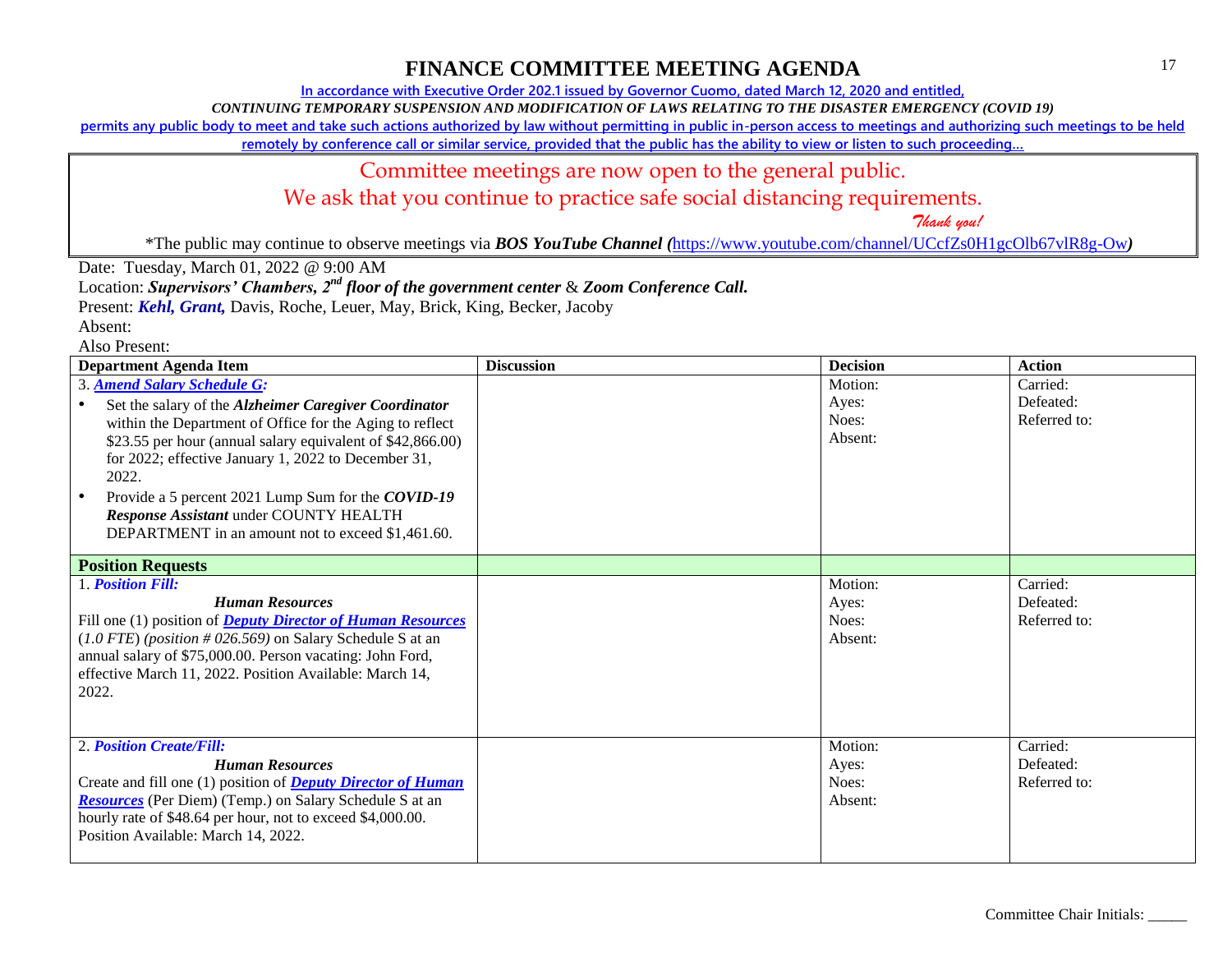**In accordance with Executive Order 202.1 issued by Governor Cuomo, dated March 12, 2020 and entitled,**

*CONTINUING TEMPORARY SUSPENSION AND MODIFICATION OF LAWS RELATING TO THE DISASTER EMERGENCY (COVID 19)*

**permits any public body to meet and take such actions authorized by law without permitting in public in-person access to meetings and authorizing such meetings to be held** 

**remotely by conference call or similar service, provided that the public has the ability to view or listen to such proceeding…**

### Committee meetings are now open to the general public.

We ask that you continue to practice safe social distancing requirements.

 *Thank you!*

\*The public may continue to observe meetings via *BOS YouTube Channel (*<https://www.youtube.com/channel/UCcfZs0H1gcOlb67vlR8g-Ow>*)*

Date: Tuesday, March 01, 2022 @ 9:00 AM

Location: *Supervisors' Chambers, 2nd floor of the government center* & *Zoom Conference Call.*

Present: *Kehl, Grant,* Davis, Roche, Leuer, May, Brick, King, Becker, Jacoby

Absent:

| <b>Department Agenda Item</b>                                                                                                                                                                                                                                                                                                                                                                                                                                                                                                                                                             | <b>Discussion</b> | <b>Decision</b>                      | <b>Action</b>                         |
|-------------------------------------------------------------------------------------------------------------------------------------------------------------------------------------------------------------------------------------------------------------------------------------------------------------------------------------------------------------------------------------------------------------------------------------------------------------------------------------------------------------------------------------------------------------------------------------------|-------------------|--------------------------------------|---------------------------------------|
| 3. Position Fill:<br><b>Social Services Dept.</b><br>Fill one (1) position of <b>Senior Account Clerk</b> (Position Code:                                                                                                                                                                                                                                                                                                                                                                                                                                                                 |                   | Motion:<br>Ayes:<br>Noes:            | Carried:<br>Defeated:<br>Referred to: |
| #159.216), CSEA Agreement, Sch. A. Grade 6 (\$17.92 -<br>\$19.98/hr.) to replace Christy Metler who resigned on 2/4/22.<br>Position available date: 3/2/22.                                                                                                                                                                                                                                                                                                                                                                                                                               |                   | Absent:                              |                                       |
| 4. Position Fill:<br><b>Social Services Dept.</b><br>Fill one (1) position of <b>Social Services Principal Program</b><br>Specialist (Position Code: #100.313), CSEA Agreement, Sch.<br>A. Grade 15 (\$21.35 - \$24.83/hr.) to replace Cindy Hinz who<br>returned to her previous position on 2/7/22. Position available<br>date: $3/2/22$ .                                                                                                                                                                                                                                              |                   | Motion:<br>Ayes:<br>Noes:<br>Absent: | Carried:<br>Defeated:<br>Referred to: |
| <b>5. Position Create/Fill:</b><br><b>Social Services Dept.</b><br>Create One (1) position of <b>Social Services Program Specialist</b><br><b>Trainee</b> (FT $-1.0$ FTE) on CSEA Agreement, Sch. A. Grade<br>8 (\$18.75 - \$21.69/hr.) Position available date: 3/9/22.<br>After 12-months of satisfactory training and meeting pre-<br>established goals; this newly created position will be eligible<br>for promotion into the vacant Social Services Program<br>Specialist (Position Code #114.359) (previously held by Amy<br>Joy) Sch. A. Grade 10 salary range \$19.40 - \$21.95. |                   | Motion:<br>Ayes:<br>Noes:<br>Absent: | Carried:<br>Defeated:<br>Referred to: |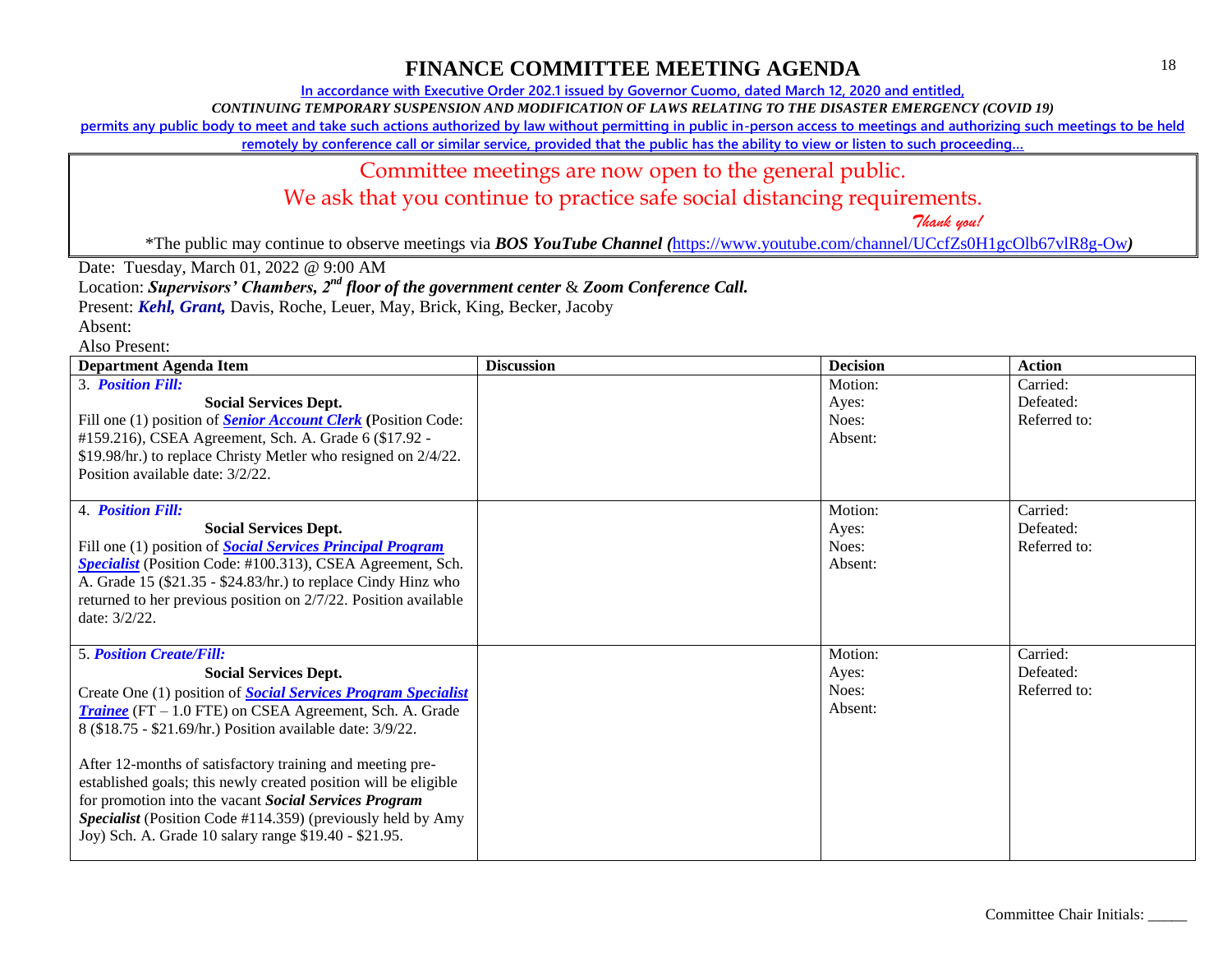**In accordance with Executive Order 202.1 issued by Governor Cuomo, dated March 12, 2020 and entitled,**

*CONTINUING TEMPORARY SUSPENSION AND MODIFICATION OF LAWS RELATING TO THE DISASTER EMERGENCY (COVID 19)*

**permits any public body to meet and take such actions authorized by law without permitting in public in-person access to meetings and authorizing such meetings to be held** 

**remotely by conference call or similar service, provided that the public has the ability to view or listen to such proceeding…**

### Committee meetings are now open to the general public.

We ask that you continue to practice safe social distancing requirements.

 *Thank you!*

\*The public may continue to observe meetings via *BOS YouTube Channel (*<https://www.youtube.com/channel/UCcfZs0H1gcOlb67vlR8g-Ow>*)*

Date: Tuesday, March 01, 2022 @ 9:00 AM

Location: *Supervisors' Chambers, 2nd floor of the government center* & *Zoom Conference Call.*

Present: *Kehl, Grant,* Davis, Roche, Leuer, May, Brick, King, Becker, Jacoby

| <b>Department Agenda Item</b>                                        | <b>Discussion</b>                             | <b>Decision</b> | <b>Action</b> |
|----------------------------------------------------------------------|-----------------------------------------------|-----------------|---------------|
| <b>6. Position Create/Fill</b>                                       | Emergency fill executed by Chairwoman Ryan on | Motion:         | Carried:      |
| <b>Planning Department</b>                                           | February 15th, 2022                           | Ayes:           | Defeated:     |
| Create one (1) position of <b>Keyboard Specialist</b> , PT (Temp.)   |                                               | Noes:           | Referred to:  |
| (.4 FTE), CSEA agreement, sch. A, grade 2/step 3 (\$17.29/hr.)       |                                               | Absent:         |               |
| - not to exceed 14 hours per week); effective February 15th,         |                                               |                 |               |
| 2022 through March 25th, 2022 (for a period not to exceed 6          |                                               |                 |               |
| weeks).                                                              |                                               |                 |               |
| 7. Position Fill:                                                    |                                               | Motion:         | Carried:      |
| <b>Highway Dept.</b>                                                 |                                               | Ayes:           | Defeated:     |
| Fill one (1) position of <b>Motor Equipment Operator (FT -</b>       |                                               | Noes:           | Referred to:  |
| <b>Seasonal</b> ) $(1.00$ FTE) (position #084.163) at \$16.00/hr.    |                                               | Absent:         |               |
| (\$17.00/hr. with CDL), (for 26 weeks) person vacating is            |                                               |                 |               |
| Brandon Cousins on $\frac{10}{25/21}$ 10/24/21, Position Available:  |                                               |                 |               |
| March 2, 2022.                                                       |                                               |                 |               |
| 8. Position Fill:                                                    |                                               | Motion:         | Carried:      |
| <b>Highway Dept.</b>                                                 |                                               | Ayes:           | Defeated:     |
| Fill one (1) position of <i>Motor Equipment Operator</i> (FT -       |                                               | Noes:           | Referred to:  |
| <b>Seasonal</b> ) $(1.00$ FTE) (for 26 weeks) (position #091.163) at |                                               | Absent:         |               |
| \$16.00/hr. (\$17.00/hr. with CDL), person vacating is Richard       |                                               |                 |               |
| Lepkowski on $\frac{10}{25/21}$ 10/24/21. Positions Available: March |                                               |                 |               |
| 2, 2022.                                                             |                                               |                 |               |
| 9. Position Create/ Fill:                                            |                                               | Motion:         | Carried:      |
| <b>Highway Dept.</b>                                                 |                                               | Ayes:           | Defeated:     |
| Create two (2) positions of <i>Laborer</i> (FT - Seasonal) (1.00     |                                               | Noes:           | Referred to:  |
| FTE) (for 26 weeks) at \$15.00/hr., Positions Available: March       |                                               | Absent:         |               |
| 9, 2022.                                                             |                                               |                 |               |
|                                                                      |                                               |                 |               |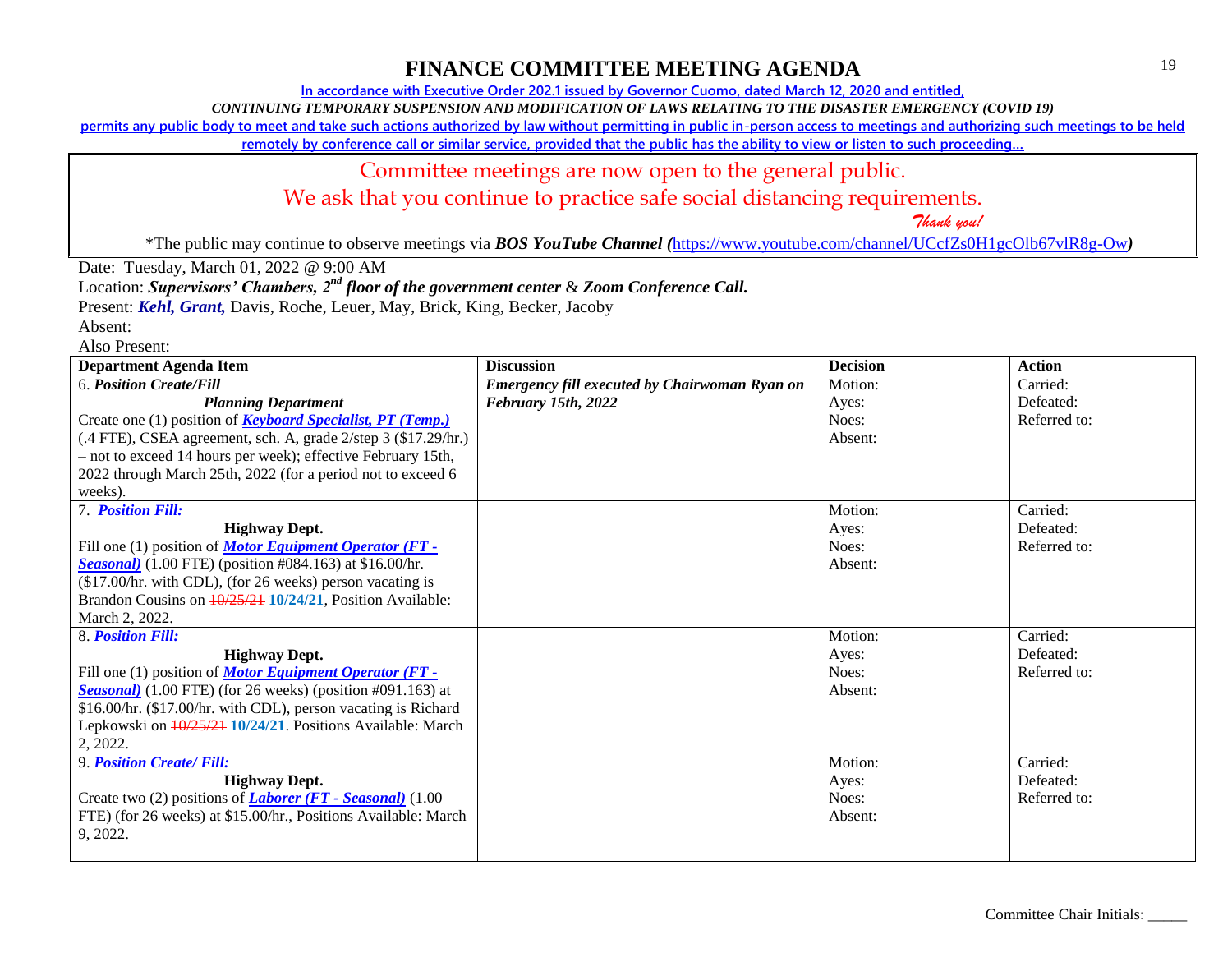**In accordance with Executive Order 202.1 issued by Governor Cuomo, dated March 12, 2020 and entitled,**

*CONTINUING TEMPORARY SUSPENSION AND MODIFICATION OF LAWS RELATING TO THE DISASTER EMERGENCY (COVID 19)*

**permits any public body to meet and take such actions authorized by law without permitting in public in-person access to meetings and authorizing such meetings to be held** 

**remotely by conference call or similar service, provided that the public has the ability to view or listen to such proceeding…**

### Committee meetings are now open to the general public.

We ask that you continue to practice safe social distancing requirements.

 *Thank you!*

\*The public may continue to observe meetings via *BOS YouTube Channel (*<https://www.youtube.com/channel/UCcfZs0H1gcOlb67vlR8g-Ow>*)*

Date: Tuesday, March 01, 2022 @ 9:00 AM

Location: *Supervisors' Chambers, 2nd floor of the government center* & *Zoom Conference Call.*

Present: *Kehl, Grant,* Davis, Roche, Leuer, May, Brick, King, Becker, Jacoby

Absent:

| <b>Department Agenda Item</b>                                            | <b>Discussion</b> | <b>Decision</b> | <b>Action</b>         |
|--------------------------------------------------------------------------|-------------------|-----------------|-----------------------|
| 10. Position Fill:<br><b>County Jail</b>                                 |                   | Motion:         | Carried:<br>Defeated: |
| One (1) position of <i>Correction Officer</i> , <i>PT</i> (position code |                   | Ayes:<br>Noes:  | Referred to:          |
| 001.065) SEA agreement, (\$23.80 - \$26.02/hr) to replace                |                   | Absent:         |                       |
| Mary Jarmusz who vacated the position on 01/30/22. Position              |                   |                 |                       |
| available date: 03/02/22.                                                |                   |                 |                       |
|                                                                          |                   |                 |                       |
|                                                                          |                   |                 |                       |
| 11. Position Fill:                                                       |                   | Motion:         | Carried:              |
| <b>County Jail</b>                                                       |                   | Ayes:           | Defeated:             |
| One (1) position of <i>Correction Officer</i> , <i>PT</i> (position code |                   | Noes:           | Referred to:          |
| 068.065) SEA agreement, (\$23.80 - \$26.02/hr) to replace                |                   | Absent:         |                       |
| Jennifer DiAngelo who vacated the position on 02/18/22.                  |                   |                 |                       |
| Position available date: 03/02/22.                                       |                   |                 |                       |
|                                                                          |                   |                 |                       |
|                                                                          |                   |                 |                       |
| 12. Reinstate/Amend/Fill:                                                |                   | Motion:         | Carried:              |
| <b>Fire and Building Code Enforcement</b>                                |                   | Ayes:           | Defeated:             |
| Reinstate and amend one $(1)$ position of <i>Fire Safety</i>             |                   | Noes:           | Referred to:          |
| <i>Inspector, PT</i> (position code #017.492), amend to full time        |                   | Absent:         |                       |
| and amend salary schedule S to reflect an hourly rate of                 |                   |                 |                       |
| \$20.88/hr. for an annual salary equivalent of \$38,002.00;              |                   |                 |                       |
| effective March 9' 2022.                                                 |                   |                 |                       |
|                                                                          |                   |                 |                       |
|                                                                          |                   |                 |                       |